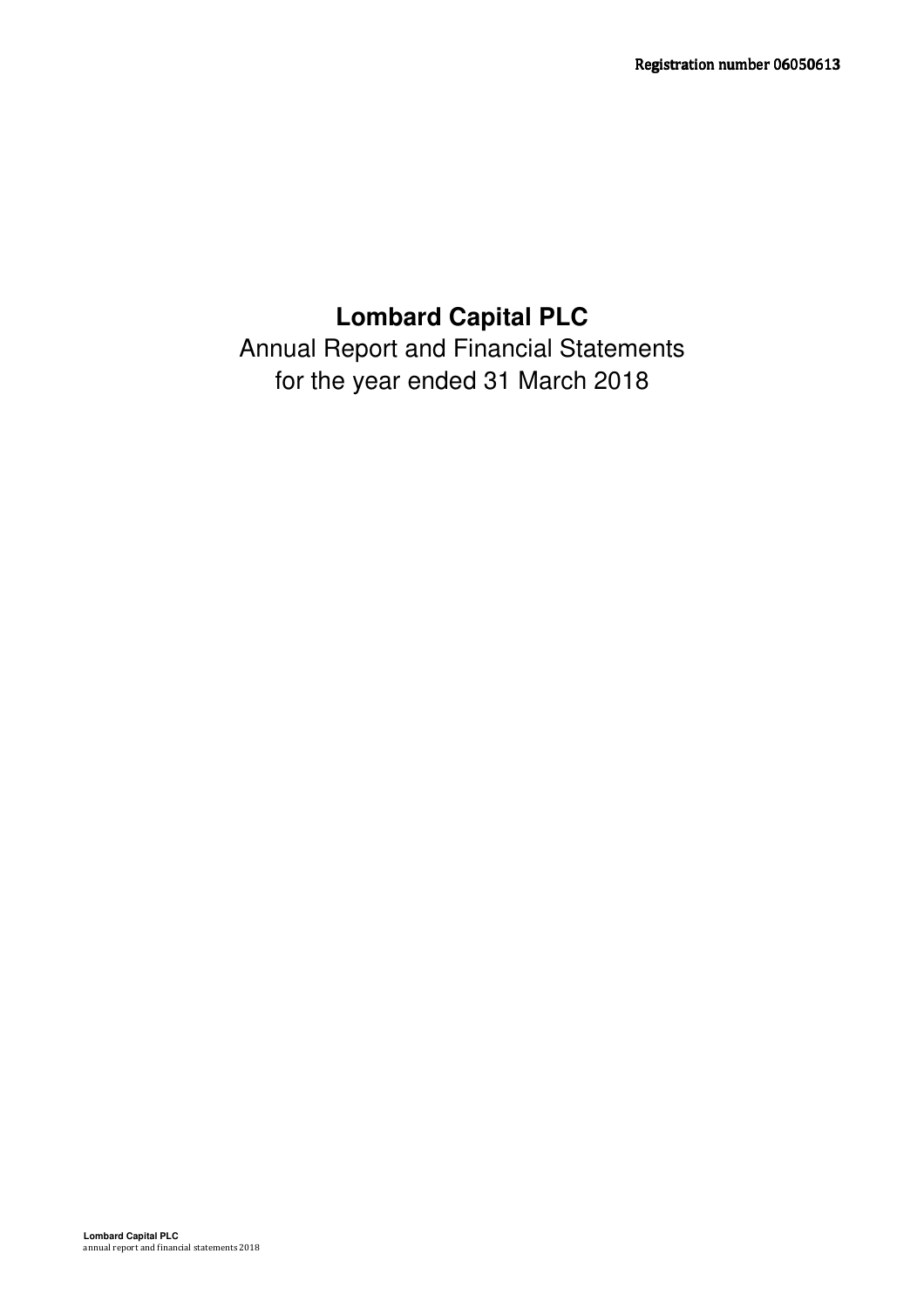# **Table of Contents**

### Pages

- 01 Chairman's Statement
- 02 Strategic Report
- 03 Directors' Report
- 05 Independent Auditor's Report

### Financial Statements

- 09 Income Statement and Statement of Comprehensive Income
- 10 Statement of Financial Position
- 11 Statement of Cashflows
- 12 Statement of Changes in Equity
- 13 Notes to the Financial Statements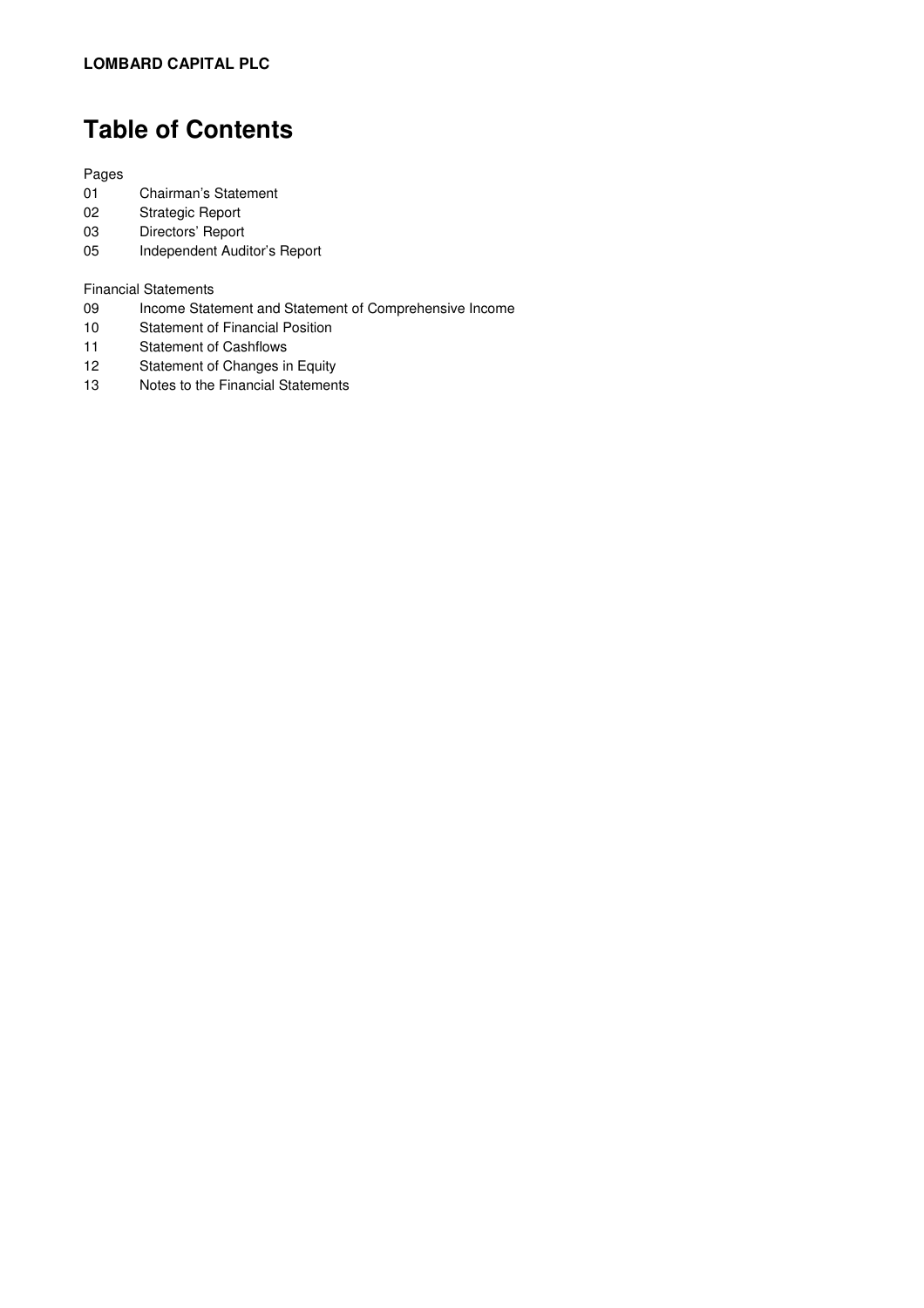### **LOMBARD CAPITAL PLC**

# **Company Information**

| Directors:                    | David William Grierson<br>Nigel Brent Fitzpatrick (Non-Executive)                           |
|-------------------------------|---------------------------------------------------------------------------------------------|
| Registered office:            | <b>Steve Monico Limited</b><br>19 Goldington Road<br>Bedford<br><b>MK40 3JY</b>             |
| Company number:               | 06050613                                                                                    |
| Secretary:                    | <b>Steve Monico Limited</b>                                                                 |
| <b>NEX Corporate Adviser:</b> | Alfred Henry Corporate Finance Ltd<br>5-7 Cranwood Street<br>London<br>EC1V 9EE             |
| Registrars:                   | Share Registrars Limited<br>The Courtyard<br>17 West Street<br>Farnham<br>Surrey<br>GU9 7DR |
| Independent Auditor:          | Jeffreys Henry LLP<br>5-7 Cranwood Street<br>London<br>EC1V 9EE                             |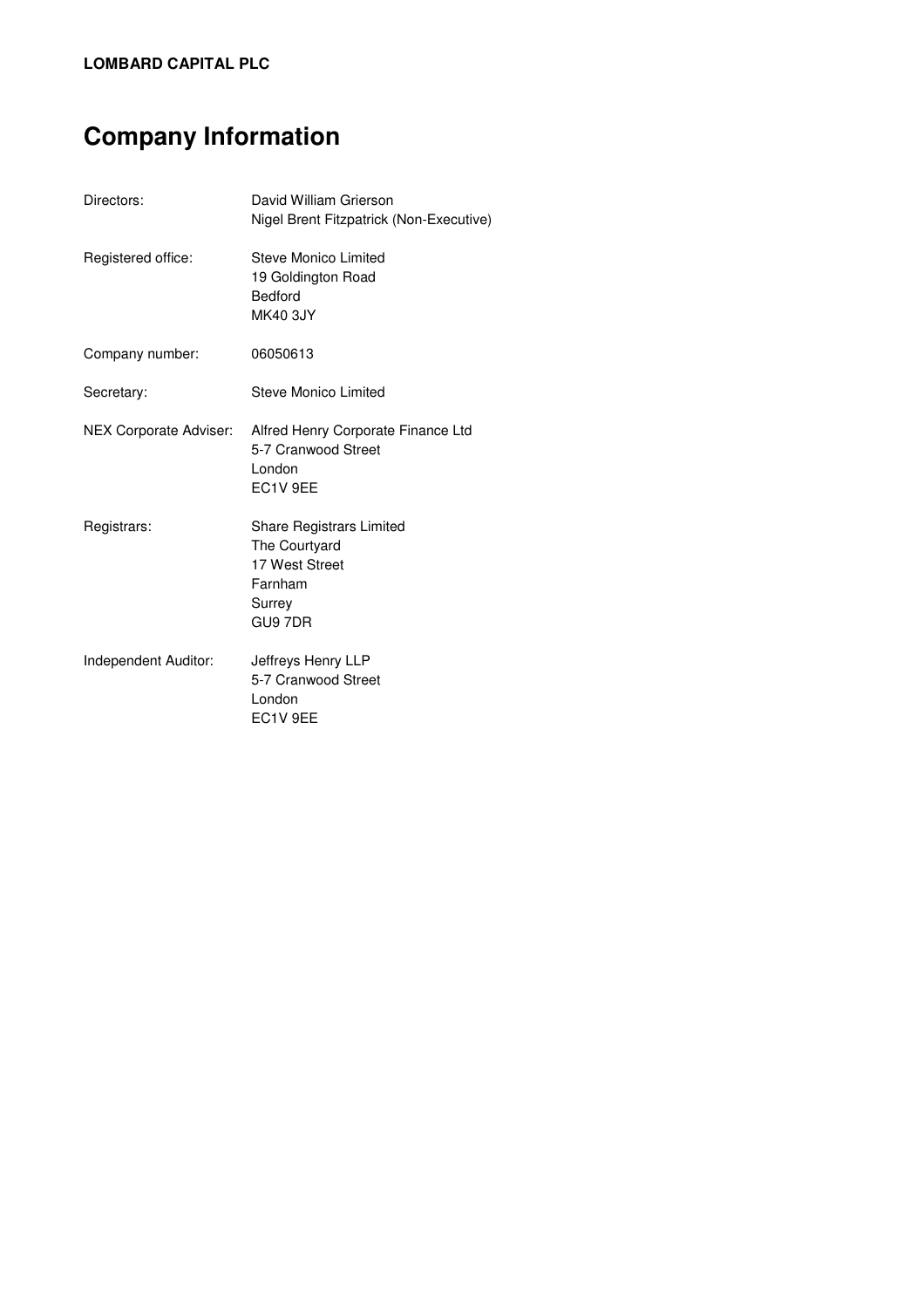### **Chairman's Statement**

**for the year ended 31 March 2018** 

Dear Shareholders

During the year under review your Board has been working towards producing secure bond investments where the instrument is fully secured by re-insurance or by tangible assets. The work continues to progress and your Board expects to be able to make an announcement in the second or third quarter of the new financial year.

Post year end your directors have re-opened the 7.5% 2020 Unsecured Loan Note and to the date of these accounts, a total sum of £320,000 been received and further subscriptions are anticipated before the closing date of 30 September 2018.

I look forward to the future with enthusiasm and thank all my colleagues and our professionals for their support and advice.

I also thank you all as shareholders for your continuing support.

ains .

D. W. Grierson Chairman Lombard Capital PLC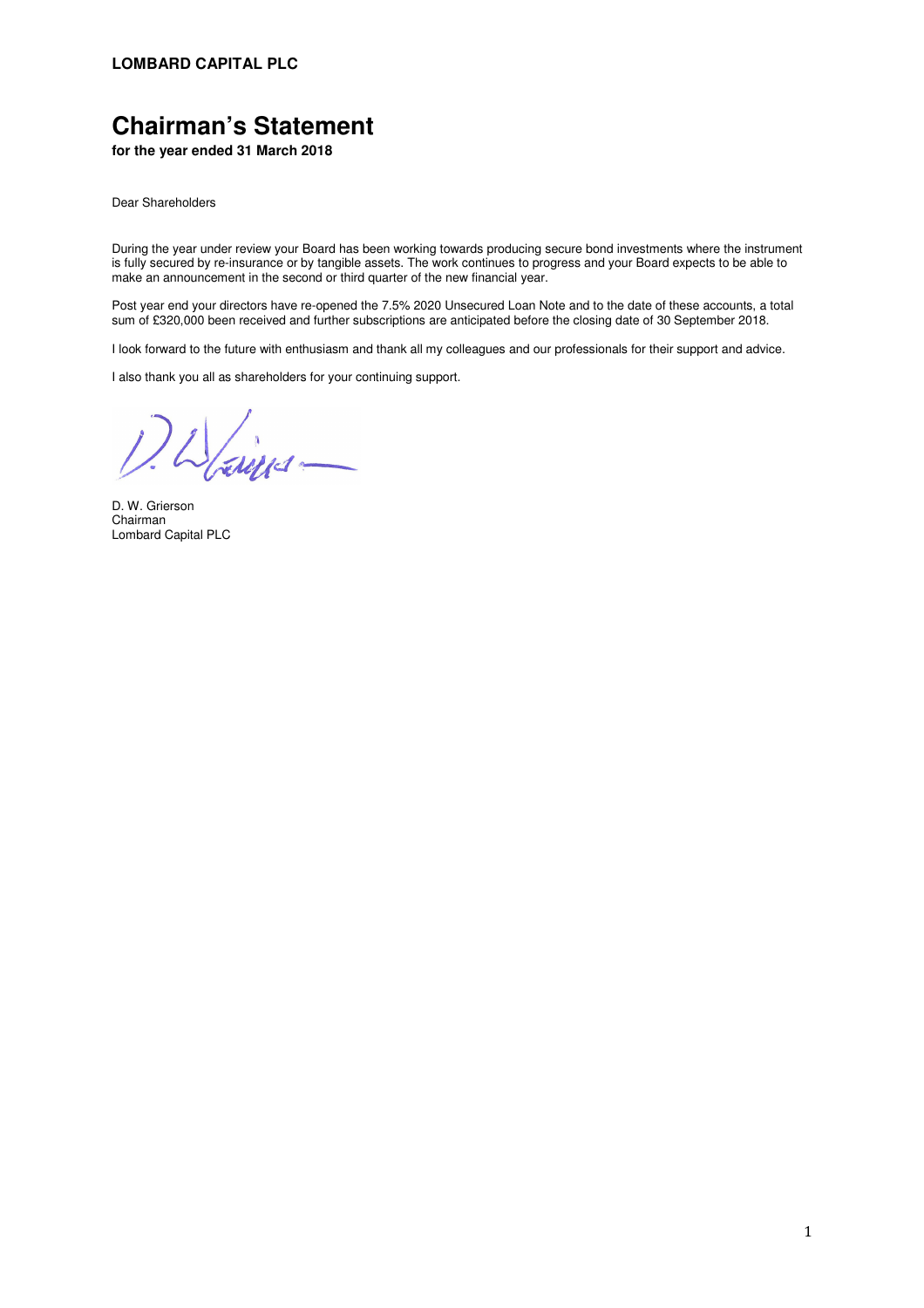# **Strategic Report**

### **for the year ended 31 March 2018**

The directors present their strategic report for the year ended 31 March 2018.

#### **Business review**

During the year under review the directors have continued to focus the Company on developing secure bond investments where the instrument is fully secured by re-insurance or by tangible assets.

#### **Future developments**

The Company is expecting to provide a secured bond investment to provide investors with stable income and without risk to capital. The Company expects to make an announcement in the near future.

#### **Results and dividends**

For the year ended 31 March 2018, the Company's loss after taxation from continuing operations was £384,658 (2017: £190,440 loss) and the loss per share was 11.1p (2017: 7.1p). The directors do not recommend the payment of a dividend (2017: NIL).

#### **Key performance indicators**

The key performance indicators are set out below:

| <b>Company Statistics</b>               | 2018             | 2017      | Change %   |
|-----------------------------------------|------------------|-----------|------------|
| Net (liability) / asset value           | (E234, 295)      | (E6, 141) | $-3715%$   |
| Net (liability) / asset value per share | (6.8p)           | (0.2p)    | $-295%$    |
| Closing share price                     | 9.0 <sub>p</sub> | 16.0p     | -43.75%    |
| Market Capitalisation                   | £379,724         | £532,082  | $-28.63\%$ |

#### **Key business risks**

The main business risk that the Company faces is the generation of funds to have satisfactory cash resources to carry out its business plan and also cover the overhead expenses required for the continuing success of the Company.

#### **Going concern**

During the period, the Company made a loss of £384,658 and at the year-end had current liabilities of £348,949. The cash balance at the year end was £2,154, post year end the Company has received £320,000 as subscriptions for loan notes, so at the time of signing of these accounts there are sufficient funds for the next 12 months and beyond.

The Chairman's statement has explained the current fundraising activities, therefore, the directors have formed the opinion that with the revenue streams from bond issuances, the eradication of debt and the inflow of funds from the conversion of warrants, the Company will secure adequate funds for the working capital requirements of for the Company in the foreseeable future. Further, this will ensure that adequate arrangements will be in place to enable the settlement of their financial commitments as and when they fall due.

For this reason, the directors continue to adopt the going concern basis in preparing the financial statements. Whilst there are inherent uncertainties in relation to future events, and therefore no certainty over the outcome of the matters described, the directors consider that, based on financial projections and dependent on the success of their efforts to complete these activities, the Company will be a going concern for the next 12 months.

For and on behalf of the Board

 $\sqrt{\frac{1}{\epsilon}}$ 

D.W. Grierson 22 August 2018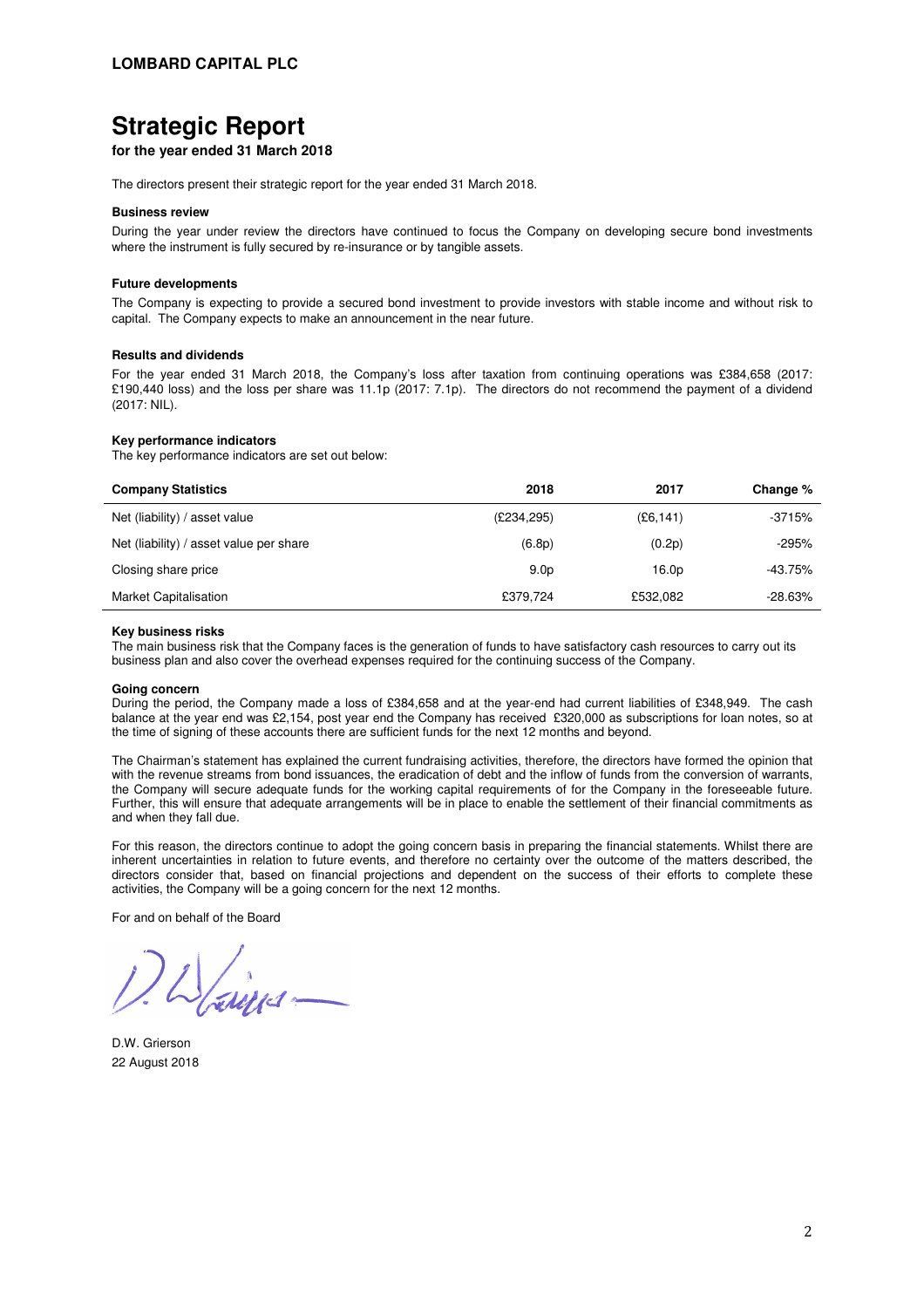# **Directors' Report**

**for the year ended 31 March 2018** 

The directors present their report together with the audited financial statements for the year ended 31 March 2018.

#### **Principal activity**

The principal activity of the Company has been developing secure bond investments where the instrument is fully secured by re-insurance or by tangible assets. The work continues to progress and your board expects to be able to make an announcement in the second or third quarter of the new financial year.

#### **Financial risk management objectives and policies**

Details of the financial risk management objectives and policies are provided in note 13 to the financial statements.

#### **Post balance sheet events**

Details of post balance sheet events are provided in note 18 to the financial statements.

#### **Directors**

The directors of the Company during the year and subsequently are set out below:

David William Grierson Nigel Brent Fitzpatrick

#### **Substantial shareholders**

The only interests in excess of 3% of the issued share capital of the Company which have been notified to the Company as at 3 August 2018 were as follows:

|                                             | Shareholding | %     |
|---------------------------------------------|--------------|-------|
| <b>Platform Securities Nominees Limited</b> | 1,426,000    | 33.80 |
| Mr Barry Fromson                            | 793,643      | 18.81 |
| <b>Sunvest Corporation Limited</b>          | 455,000      | 10.78 |
| <b>Harewood Nominees Limited</b>            | 383,500      | 9.09  |
| Religare Capital Markets (Europe) Limited   | 214,000      | 5.07  |
| Ferlim Nominees Limited                     | 207,187      | 4.91  |
| Lynchwood Nominees Limited                  | 201,677      | 4.78  |
| Winterflood Securities Limited              | 160,165      | 3.80  |

D W Grierson, a director of the Company, holds 665,000 of the 1,426,000 shares held under Platform Securities Nominees Limited.

#### **Directors remuneration**

Details of directors' remuneration is set out in note 4 to the financial statements.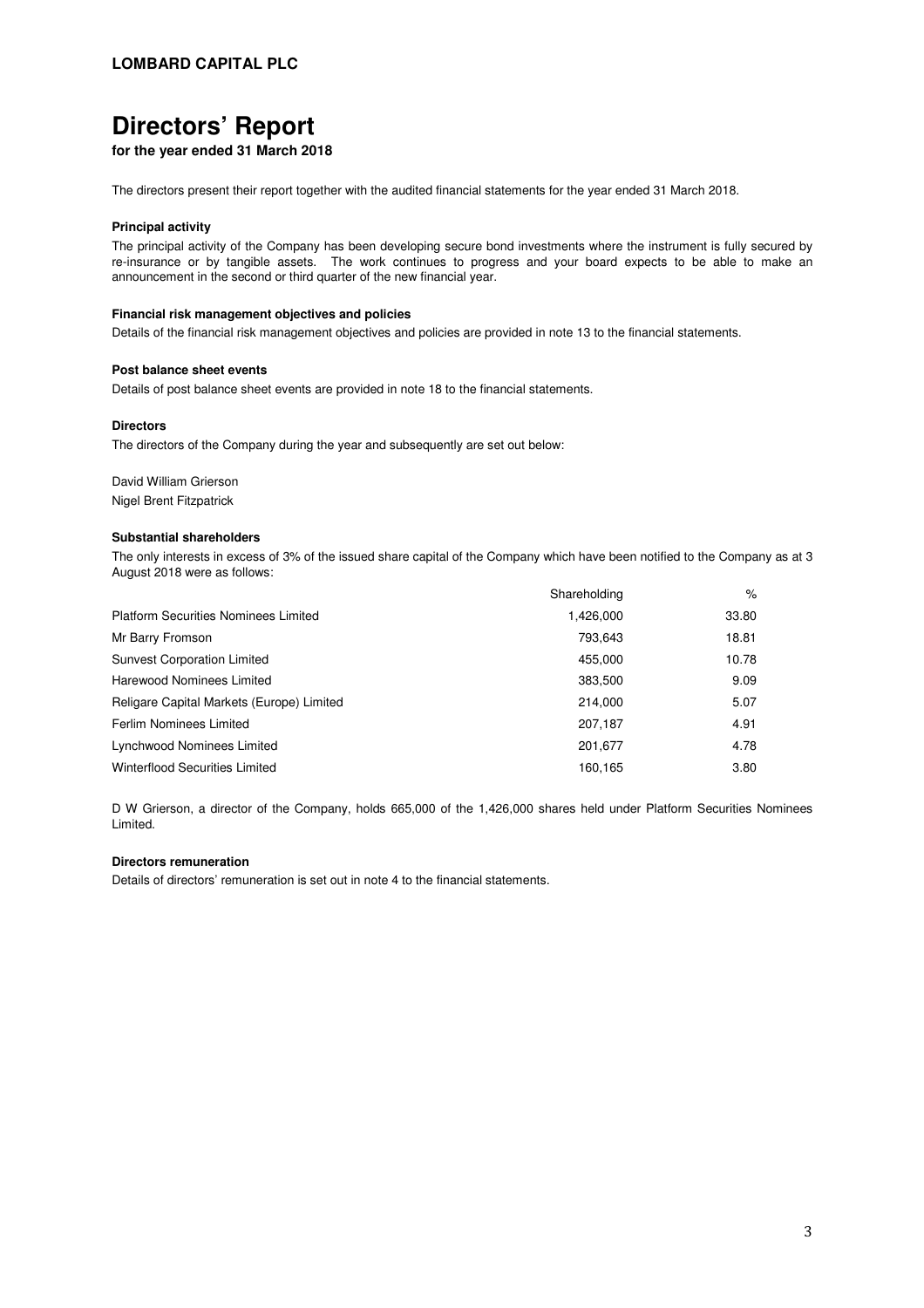## **Directors' Report continued**

**for the year ended 31 March 2018** 

#### **Directors' responsibilities statement**

The directors are responsible for preparing the Strategic Report and Report of the directors and the financial statements in accordance with applicable law and regulations.

Company law requires the directors to prepare financial statements for each financial year. Under that law the directors have elected to prepare the financial statements in accordance with International Financial Reporting Standards as adopted by the European Union (IFRS). Under Company law the directors must not approve the financial statements unless they are satisfied that they give a true and fair view of the state of affairs and profit or loss of the Company for that period. In preparing these financial statements, the directors are required to:

- **•** select suitable accounting policies and then apply them consistently;
- **•** make judgments and accounting estimates that are reasonable and prudent;
- **•** state whether applicable IFRS have been followed, subject to any material departures disclosed and explained in the financial statements; and
- **•** prepare the financial statements on the going concern basis unless it is inappropriate to presume that the Company will continue in business.

The directors confirm that that they have complied with the above requirements in preparing the Financial Statements.

The directors are responsible for keeping adequate accounting records that are sufficient to show and explain the Company's transactions and disclose with reasonable accuracy at any time the financial position of the Company and enable them to ensure that the financial statements comply with the Companies Act 2006 and they are also responsible for safeguarding the assets of the Company and hence for taking reasonable steps for the prevention and detection of fraud and other irregularities. Insofar as each of the directors is aware:

- **•** there is no relevant audit information of which the Company's auditors are unaware; and
- **•** the directors have taken all steps that they ought to have taken to make themselves aware of any relevant audit information and to establish that the auditors are aware of that information.

This confirmation is given and should be interpreted in accordance with the provisions of s418 of the Companies Act 2006.

#### **Auditors**

A resolution that the auditors Jeffreys Henry LLP will be reappointed will be proposed at the Annual General Meeting.

On behalf of the Board

Wains-

D.W. Grierson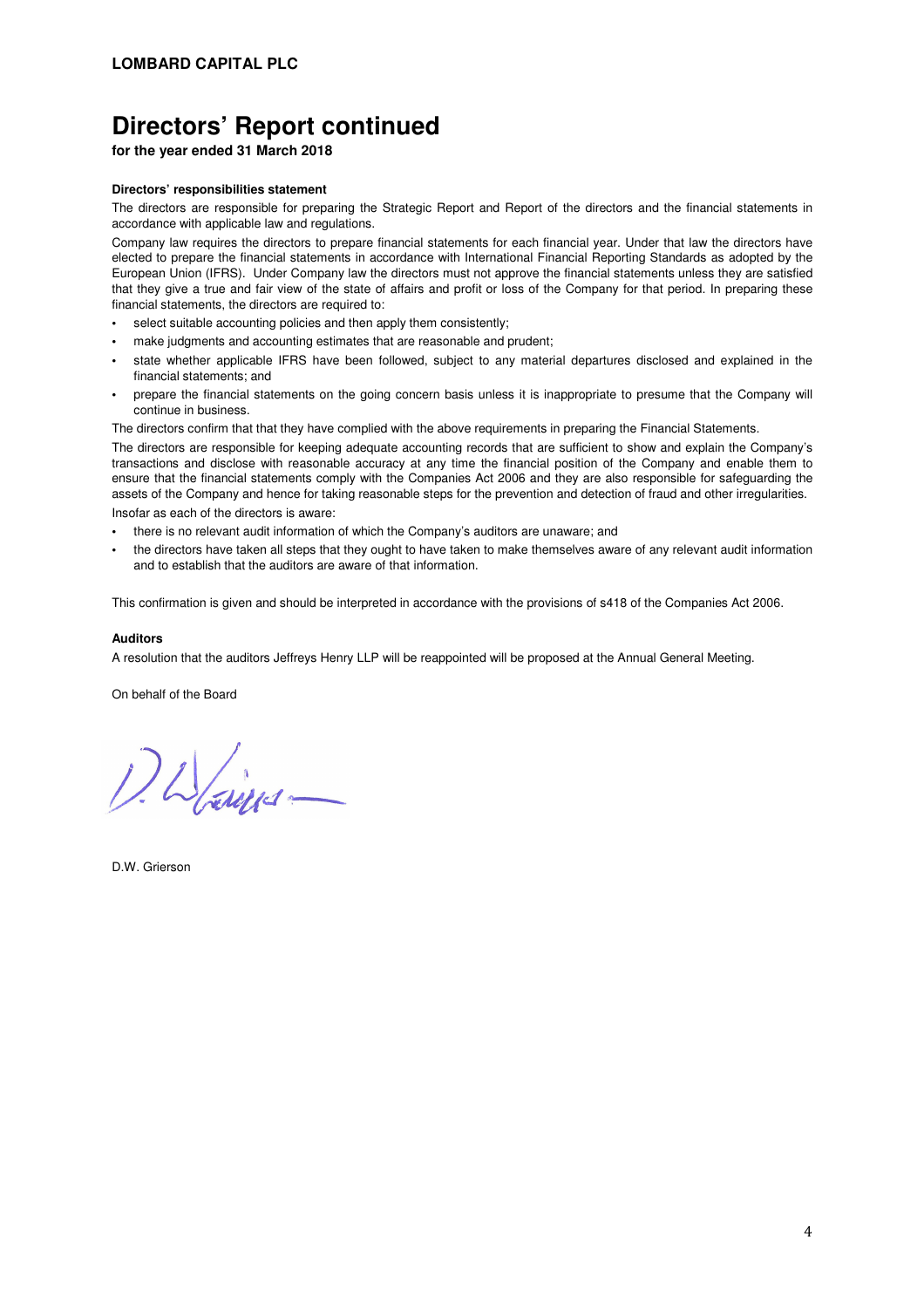**for the year ended 31 March 2018** 

#### **Opinion**

We have audited the financial statements of Lombard Capital Plc (the 'Company') for the year ended 31 March 2018 which comprise the statement of income and other comprehensive income, the statement of financial position, the statement of cash flows, the statement of changes in equity and notes to the financial statements, including a summary of significant accounting policies. The financial reporting framework that has been applied in the preparation of the financial statements is applicable law and International Financial Reporting Standards (IFRSs) as adopted by the European Union.

In our opinion:

- the financial statements give a true and fair view of the state of the Company's affairs as at 31 March 2018 and of the Company's loss for the year then ended;
- the financial statements have been properly prepared in accordance with IFRSs as adopted by the European Union; and
- the financial statements have been prepared in accordance with the requirements of the Companies Act 2006.

#### **Basis for opinion**

We conducted our audit in accordance with International Standards on Auditing (UK) (ISAs (UK)) and applicable law. Our responsibilities under those standards are further described in the Auditor's responsibilities for the audit of the financial statements section of our report. We are independent of the Company in accordance with the ethical requirements that are relevant to our audit of the financial statements in the UK, including the FRC's Ethical Standard as applied to listed entities, and we have fulfilled our other ethical responsibilities in accordance with these requirements. We believe that the audit evidence we have obtained is sufficient and appropriate to provide a basis for our opinion.

#### **Material uncertainty related to going concern**

We draw attention to note 2 in the financial statements, which explains that the company is dependant upon ongoing fundraising and forecast revenue streams to commercialise and develop its core businesses. These events or conditions along with other matters as set forth in note 2, indicate that a material uncertainty exists that may cast doubt on the Company's ability to continue as a going concern. Our opinion is not modified in respect of this matter.

#### **Our audit approach**

#### **Overview**

#### Key audit matters

Key audit matters are those matters that, in our professional judgment, were of most significance in our audit of the financial statements of the current period and include the most significant assessed risks of material misstatement (whether or not due to fraud) we identified, including those which had the greatest effect on: the overall audit strategy, the allocation of resources in the audit; and directing the efforts of the engagement team. These matters were addressed in the context of our audit of the financial statements as a whole, and in forming our opinion thereon, and we do not provide a separate opinion on these matters. This is not a complete list of all risks identified by our audit.

- Going concern issues
- Valuation of available for sale investments

These are explained in more detail below

Audit scope

- We conducted audits of the complete financial information of Lombard Capital Plc.
- We performed specified procedures over certain account balances and transaction classes.
- We performed audit procedures that accounted for 100% of the absolute profit before tax.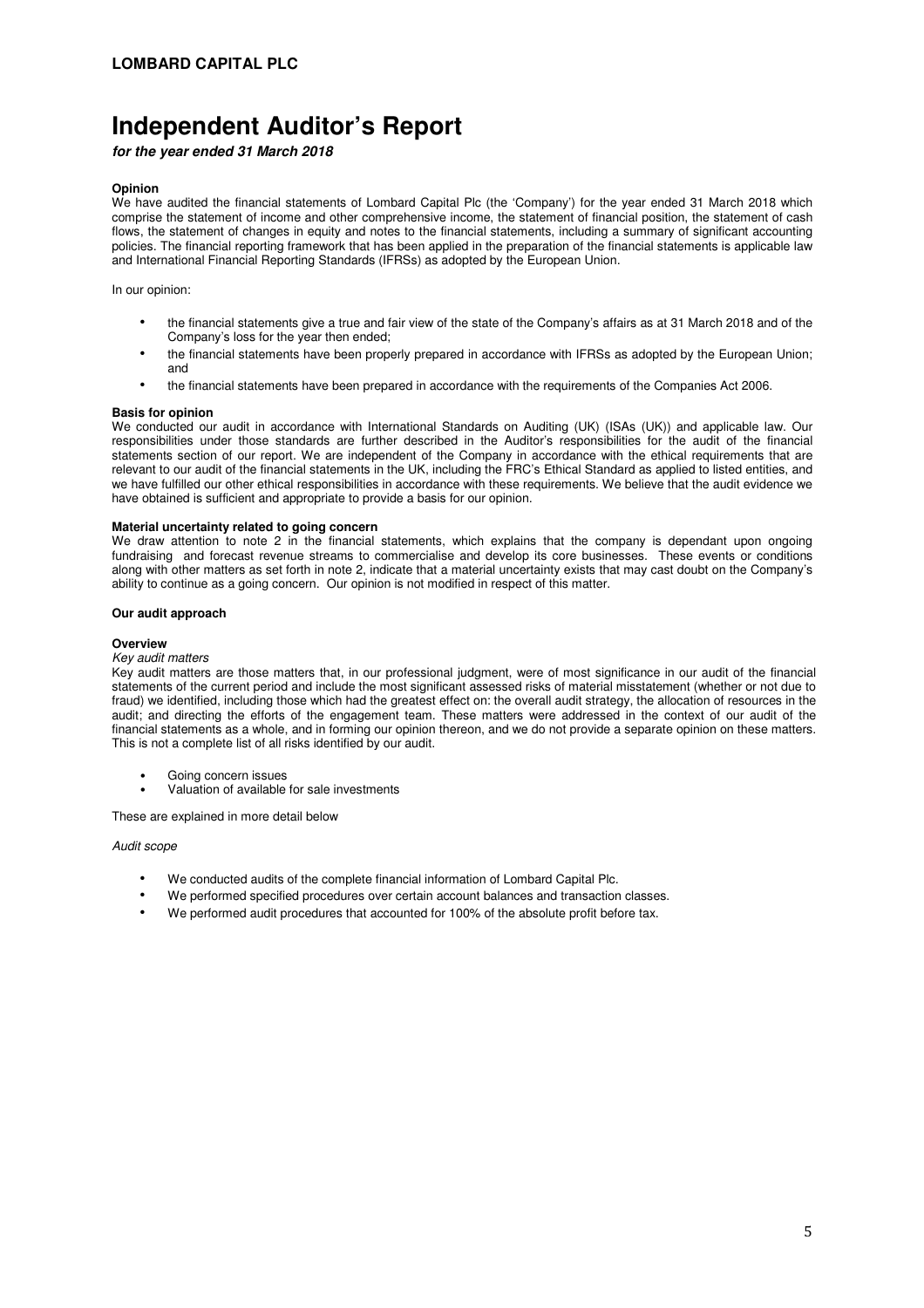**for the year ended 31 March 2018** 

### **Key audit matters**

| Key audit matter                                                                                                                                                                                                                                                          | How our audit addressed the key audit matter                                                                                                                                                                                                                                                                                                                                                       |
|---------------------------------------------------------------------------------------------------------------------------------------------------------------------------------------------------------------------------------------------------------------------------|----------------------------------------------------------------------------------------------------------------------------------------------------------------------------------------------------------------------------------------------------------------------------------------------------------------------------------------------------------------------------------------------------|
| Going concern assumption                                                                                                                                                                                                                                                  | Evaluated the suitability of management's model for the<br>forecast.                                                                                                                                                                                                                                                                                                                               |
| The Company is dependent upon its ability to generate<br>sufficient cash flows to meet continued operational costs<br>and hence continue trading.<br>Given the scale of cash outflows, the Company needs to be<br>generating sufficient revenues to sustain its position. | The forecast includes a number of assumptions related to<br>future cash flows and associated risks. Our audit work has<br>focused on evaluating and challenging the reasonableness<br>of these assumptions and their impact on the forecast<br>period.<br>Specifically, we obtained, challenged<br>and<br>assessed<br>managements going concern forecast and<br>performed<br>procedures including: |
|                                                                                                                                                                                                                                                                           | Verifying the consistency of key inputs relating to<br>$\bullet$<br>future sales and costs to other financial and<br>operational information obtained during the audit;<br>Assessed the reasonableness of expenses and<br>costs established;<br>Corroborated with management relating to future<br>cash inflows.                                                                                   |
|                                                                                                                                                                                                                                                                           | We reviewed the latest management accounts to gauge the<br>financial position.                                                                                                                                                                                                                                                                                                                     |
| Valuation of available for sale investments                                                                                                                                                                                                                               | The valuation has been held at the same value as per prior<br>year.                                                                                                                                                                                                                                                                                                                                |
| The Company has available for sale investment of £112,500<br>(2017: £112,500).<br>The investment is held within Prego International Limited.<br>The valuation of this unquoted investments are valued in<br>accordance with the techniques set out in the accounting      | We obtained a valuation report at 31 March 2017 which<br>confirmed the holding value. However, as the stockbroker<br>Beaufort Securities Limited went into administration in<br>March 2018, this caused difficulty in obtaining the valuation<br>report of the investment as at 31 March 2018.                                                                                                     |
| policy for 'Available for sale investments' on page 15.                                                                                                                                                                                                                   | We have obtained newsletters of Prego International Limited<br>and considered if any impairments are required.                                                                                                                                                                                                                                                                                     |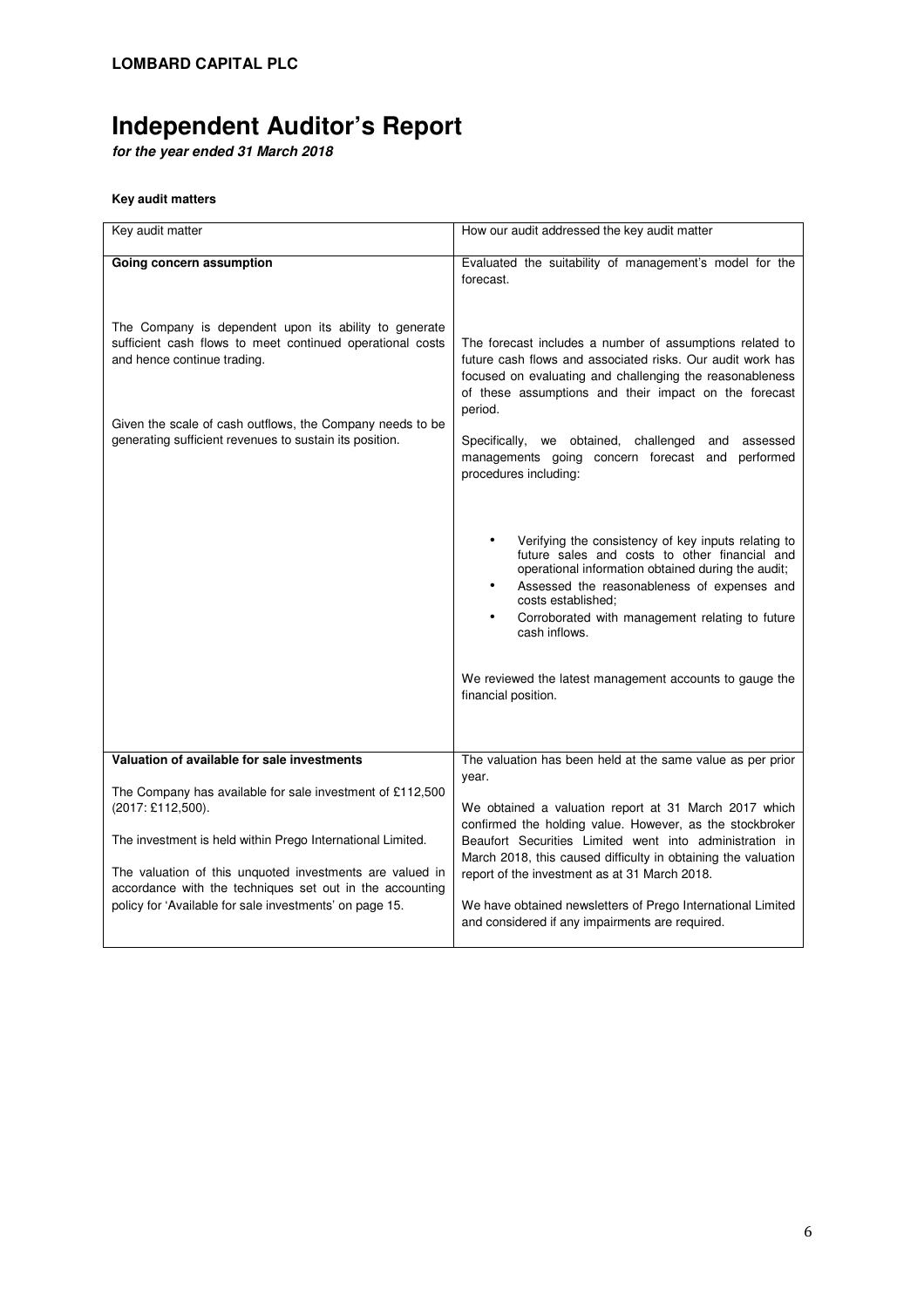**for the year ended 31 March 2018** 

#### **Our application of materiality**

The scope of our audit was influenced by our application of materiality. We set certain quantitative thresholds for materiality. These, together with qualitative considerations, helped us to determine the scope of our audit and the nature, timing and extent of our audit procedures on the individual financial statement line items and disclosures and in evaluating the effect of misstatements, both individually and in aggregate on the financial statements as a whole.

Based on our professional judgment, we determined materiality for the financial statements as a whole as follows:

|                      | Company financial statements                                                                                                                                   |
|----------------------|----------------------------------------------------------------------------------------------------------------------------------------------------------------|
| Overall materiality  | £18,700 (31 March 2017: £11,300).                                                                                                                              |
| How we determined it | The average of 10% of loss before tax and 3% of gross assets.                                                                                                  |
| Rationale for        | We believe that loss before tax is a primary measure used by shareholders in<br>assessing the performance of the Company whilst gross asset values and revenue |
| benchmark applied    | are a representation of the size of the Company; all are generally accepted auditing<br>benchmarks.                                                            |

We agreed with the board of directors that we would report to them misstatements identified during our audit above £900 (Company audit) (31 March 2017: 500) as well as misstatements below those amounts that, in our view, warranted reporting for qualitative reasons.

#### **An overview of the scope of our audit**

As part of designing our audit, we determined materiality and assessed the risks of material misstatement in the financial statements. In particular, we looked at where the directors made subjective judgments, for example in respect of significant accounting estimates that involved making assumptions and considering future events that are inherently uncertain. As in all of our audits we also addressed the risk of management override of internal controls, including evaluating whether there was evidence of bias by the directors that represented a risk of material misstatement due to fraud.

#### **How we tailored the audit scope**

We tailored the scope of our audit to ensure that we performed enough work to be able to give an opinion on the financial statements as a whole, taking into account the Company, the accounting processes and controls, and the industry in which they operate.

#### **Other information**

The directors are responsible for the other information. The other information comprises the information included in the annual report, other than the financial statements and our auditor's report thereon. Our opinion on the financial statements does not cover the other information and, except to the extent otherwise explicitly stated in our report, we do not express any form of assurance conclusion thereon.

In connection with our audit of the financial statements, our responsibility is to read the other information and, in doing so, consider whether the other information is materially inconsistent with the financial statements or our knowledge obtained in the audit or otherwise appears to be materially misstated. If we identify such material inconsistencies or apparent material misstatements, we are required to determine whether there is a material misstatement in the financial statements or a material misstatement of the other information. If, based on the work we have performed, we conclude that there is a material misstatement of this other information, we are required to report that fact. We have nothing to report in this regard.

#### **Opinions on other matters prescribed by the Companies Act 2006**

In our opinion, based on the work undertaken in the course of the audit:

- the information given in the strategic report and the directors' report for the financial year for which the financial statements are prepared is consistent with the financial statements; and
- the strategic report and the directors' report have been prepared in accordance with applicable legal requirements.

#### **Matters on which we are required to report by exception**

In the light of the knowledge and understanding of the Company and its environment obtained in the course of the audit, we have not identified material misstatements in the strategic report or the directors' report.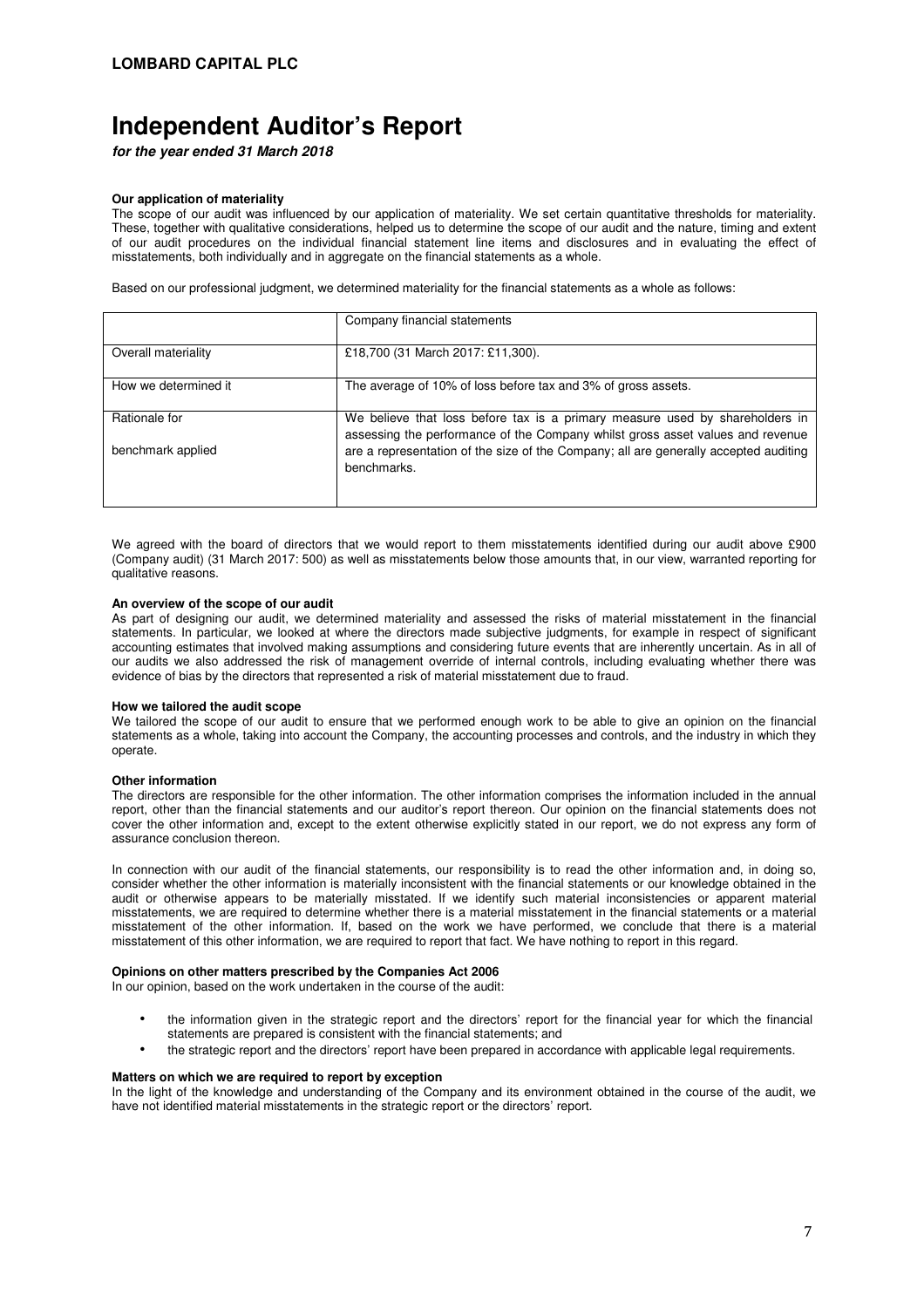**for the year ended 31 March 2018** 

We have nothing to report in respect of the following matters in relation to which the Companies Act 2006 requires us to report to you if, in our opinion:

- adequate accounting records have not been kept by the Company, or returns adequate for our audit have not been received from branches not visited by us; or
- the Company financial statements [and the part of the directors' remuneration report to be audited] are not in agreement with the accounting records and returns; or
- certain disclosures of directors' remuneration specified by law are not made; or
- we have not received all the information and explanations we require for our audit.

#### **Responsibilities of directors**

As explained more fully in the directors' responsibilities statement [set out on page 4], the directors are responsible for the preparation of the financial statements and for being satisfied that they give a true and fair view, and for such internal control as the directors determine is necessary to enable the preparation of financial statements that are free from material misstatement, whether due to fraud or error.

In preparing the financial statements, the directors are responsible for assessing the Company's ability to continue as a going concern, disclosing, as applicable, matters related to going concern and using the going concern basis of accounting unless the directors either intend to liquidate the Company or to cease operations, or have no realistic alternative but to do so.

#### **Auditor's responsibilities for the audit of the financial statements**

Our objectives are to obtain reasonable assurance about whether the financial statements as a whole are free from material misstatement, whether due to fraud or error, and to issue an auditor's report that includes our opinion. Reasonable assurance is a high level of assurance, but is not a guarantee that an audit conducted in accordance with ISAs (UK) will always detect a material misstatement when it exists. Misstatements can arise from fraud or error and are considered material if, individually or in the aggregate, they could reasonably be expected to influence the economic decisions of users taken on the basis of these financial statements.

A further description of our responsibilities for the audit of the financial statements is located on the Financial Reporting Council's website at:

www.frc.org.uk/auditorsresponsibilities. This description forms part of our auditor's report.

#### **Other matters which we are required to address**

The non-audit services prohibited by the FRC's Ethical Standard were not provided to the Company and we remain independent of the Company in conducting our audit. Our audit opinion is consistent with the additional report to the audit committee.

#### **Use of this report**

This report is made solely to the Company's members, as a body, in accordance with Chapter 3 of Part 16 of the Companies Act 2006. Our audit work has been undertaken so that we might state to the Company's members those matters we are required to state to them in an auditor's report and for no other purpose. To the fullest extent permitted by law, we do not accept or assume responsibility to anyone other than the Company and the Company's members as a body, for our audit work, for this report, or for the opinions we have formed.

Sanjay Parmar (Senior Statutory Auditor)

**For and on behalf of Jeffreys Henry LLP (Statutory Auditors)**  Finsgate 5-7 Cranwood Street London EC1V 9EE

22 August 2018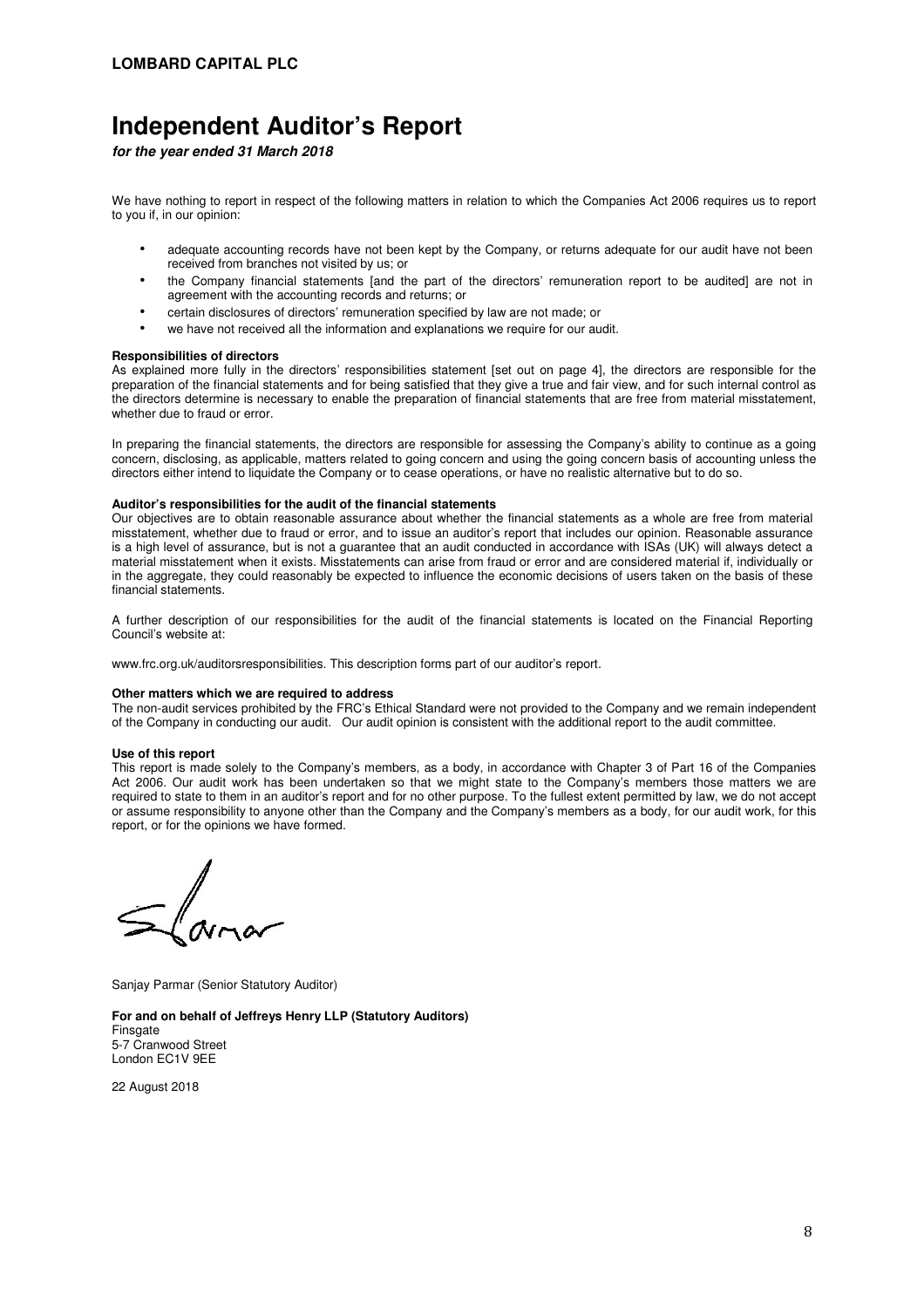### **Income Statement**

**for the year ended 31 March 2018**

|                                                                         |              | 2018         | 2017       |
|-------------------------------------------------------------------------|--------------|--------------|------------|
|                                                                         |              | £            | £          |
|                                                                         | <b>Notes</b> |              |            |
| <b>Continuing operations:</b>                                           |              |              |            |
| Operating expenses                                                      |              | (340, 268)   | (190, 440) |
| Share based payments                                                    |              | (44, 390)    |            |
| Operating loss and loss before taxation                                 | 3            | (384, 658)   | (190, 440) |
|                                                                         |              |              |            |
| Taxation expense                                                        | 5            |              |            |
|                                                                         |              |              |            |
| Loss for the year, attributable to owners of the Company                |              | (384, 658)   | (190,440)  |
|                                                                         |              |              |            |
| Loss per share attributable to owners of the Company during<br>the year |              | <b>Pence</b> | pence      |
| Basic and diluted                                                       |              |              |            |
| Total and continuing operations                                         | 6            | (11.1)       | (7.1)      |

# **Statement of Changes in Comprehensive Income**

**for the year ended 31 March 2018**

|                                         | 2018           | 2017      |
|-----------------------------------------|----------------|-----------|
|                                         |                |           |
| Loss for the financial year             | (384, 658)     | (190,440) |
| Other comprehensive income:             | $\blacksquare$ |           |
| Total comprehensive income for the year | (384, 658)     | (190,440) |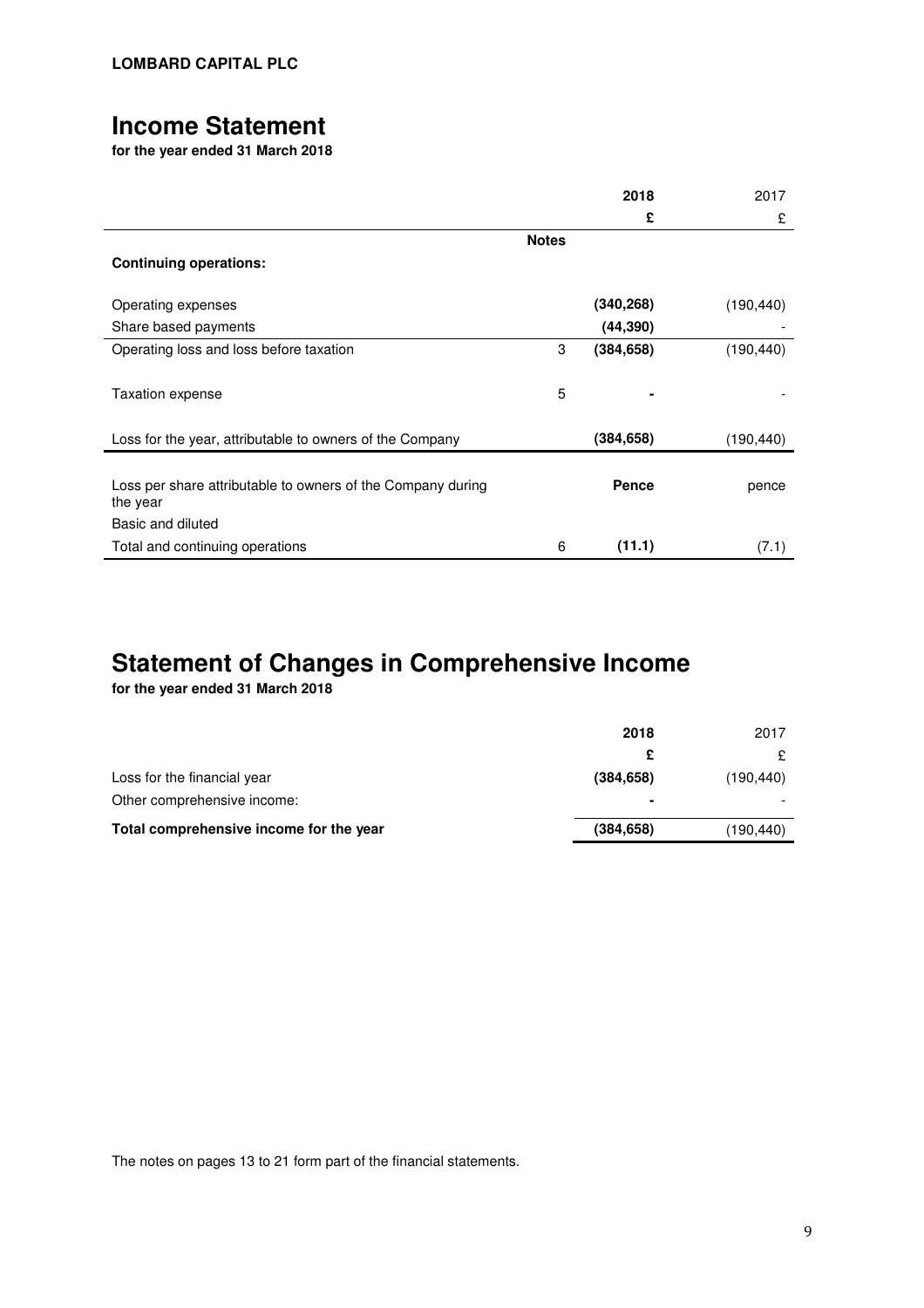### **Statement of Financial Position**

**as at 31 March 2018** 

|                                                        |                | 2018        | 2017          |
|--------------------------------------------------------|----------------|-------------|---------------|
|                                                        | <b>Notes</b>   | £           | £             |
| <b>Non-current assets</b>                              |                |             |               |
| Available for sale investments                         | $\overline{7}$ | 112,500     | 112,500       |
|                                                        |                |             |               |
| <b>Current assets</b>                                  |                |             |               |
| Trade and other receivables                            | 8              |             | 7,800         |
| Cash and cash equivalents                              | 9              | 2,154       | 622           |
| <b>Total current assets</b>                            |                | 2,154       | 8,422         |
|                                                        |                |             |               |
| <b>Total assets</b>                                    |                | 114,654     | 120,922       |
|                                                        |                |             |               |
| <b>Equity</b>                                          |                |             |               |
| Share capital                                          | 11             | 194,116     | 193,223       |
| Share premium                                          |                | 954,574     | 866,103       |
| Share option reserve                                   |                | 80,300      | 13,160        |
| Investment revaluation reserve                         |                | 100,184     | 100,184       |
| Retained earnings                                      |                | (1,563,469) | (1, 178, 811) |
| Equity attributable to owners of the Company and total |                | (234, 295)  | (6, 141)      |
| equity                                                 |                |             |               |
|                                                        |                |             |               |
| <b>Current liabilities</b>                             |                |             |               |
| Trade and other payables                               | 10             | 348,949     | 127,063       |
|                                                        |                |             |               |
| <b>Total equity and liabilities</b>                    |                | (114, 654)  | 120,922       |

These financial statements were approved by the Board, authorised for issue and signed on their behalf on 22 August 2018 by:

D.W. Grierson **Company registration number: 06050613 (England & Wales)**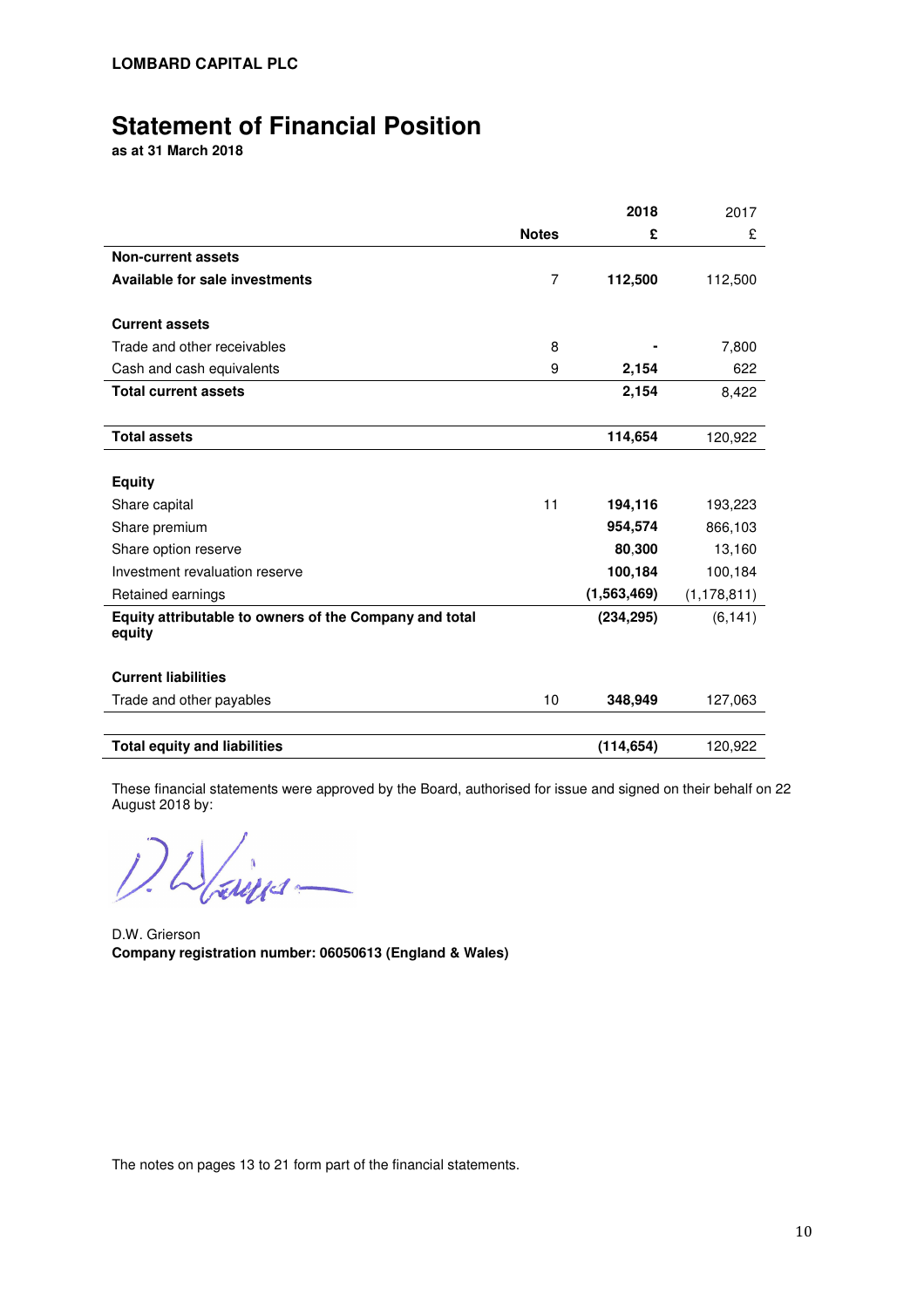## **Statement of Cashflows**

**for the year ended 31 March 2018** 

|              | 2018       | 2017       |
|--------------|------------|------------|
| <b>Notes</b> | £          | £          |
|              |            |            |
|              | (384, 658) | (190, 440) |
|              | 67,140     |            |
|              | 7,800      |            |
|              | 221,886    | 78,597     |
|              | (87, 832)  | (111, 843) |
|              |            |            |
|              |            | 23,310     |
|              |            | 23,310     |
|              |            |            |
|              | 89,364     | 86,487     |
|              | 89,364     | 86,487     |
|              | 1,532      | (2,046)    |
|              | 622        | 2,668      |
|              | 2,154      | 622        |
|              |            |            |
|              | 2,154      | 622        |
|              | 2,154      | 622        |
|              |            |            |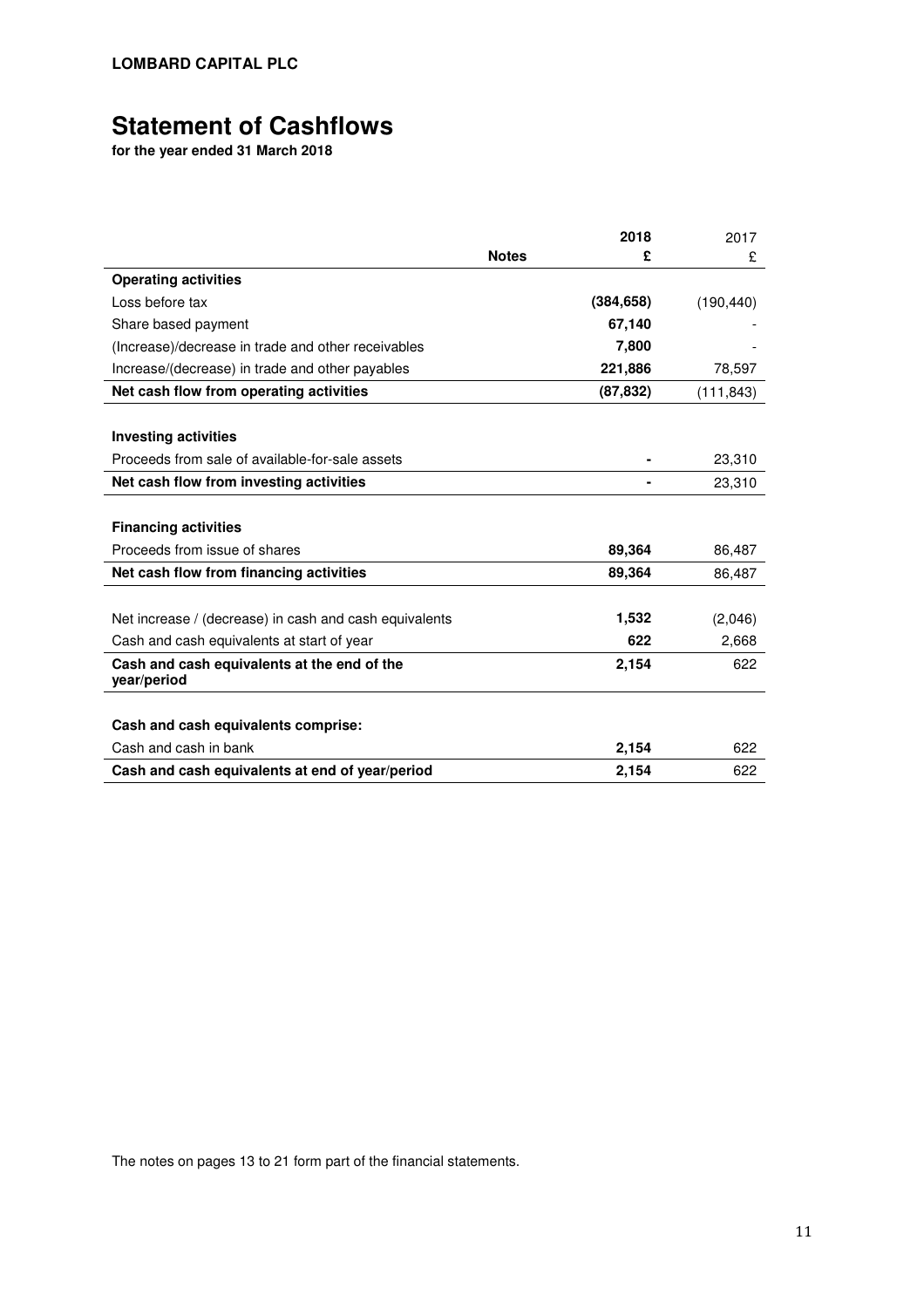## **Statement of Changes in Equity**

**for the year ended 31 March 2018** 

|                                           |                |              | <b>Share</b>   | Investment               |                 |               |
|-------------------------------------------|----------------|--------------|----------------|--------------------------|-----------------|---------------|
|                                           | <b>Share</b>   | <b>Share</b> | Option         | <b>Revaluation</b>       | <b>Retained</b> | <b>Total</b>  |
|                                           | <b>Capital</b> | Premium      | <b>Reserve</b> | <b>Reserve</b>           | <b>Earnings</b> | <b>Equity</b> |
|                                           | £              | £            | £              | £                        | £               | £             |
| Balance at 1 April 2016                   | 192,165        | 767,514      | 26,320         | 100,184                  | (988, 371)      | 97,812        |
| Loss for the year                         |                |              |                | $\overline{\phantom{a}}$ | (190, 440)      | (190, 440)    |
| <b>Issue of shares</b>                    | 1,058          | 85,429       |                |                          |                 | 86,487        |
| Share based payment                       |                | 13,160       | (13, 160)      |                          |                 |               |
| Impairment of investments -               |                |              |                |                          |                 |               |
| reclassified to income statement          |                |              |                |                          |                 |               |
| Market value adjustment to<br>investments |                |              |                |                          |                 |               |
| Balance at 31 March 2017                  | 193,223        | 866,103      | 13,160         | 100,184                  | (1, 178, 811)   | (6, 141)      |
|                                           |                |              |                |                          |                 |               |
| Balance at 1 April 2017                   | 193,223        | 866,103      | 13,160         | 100,184                  | (1, 178, 811)   | (6, 141)      |
| Loss for the year                         |                |              |                |                          | (384, 658)      | (384, 658)    |
| <b>Issue of warrants</b>                  |                |              | 22,750         |                          |                 | 22,750        |
| Share based payment                       |                |              | 44,390         |                          |                 | 44,390        |
| <b>Issue of shares</b>                    | 893            | 88,471       |                |                          |                 | 89,364        |
| Balance at 31 March 2018                  | 194,116        | 954,574      | 80,300         | 100,184                  | (1,563,469)     | (234, 295)    |

Share capital is the amount subscribed for shares at nominal value.

Share premium is the amount subscribed for share capital in excess of nominal value.

Share option reserve relates to share-based payment charges recognised.

Investment revaluation reserve represents the temporary movement in fair value of available-for-sale investments.

Retained earnings represents accumulated profit or loss to date.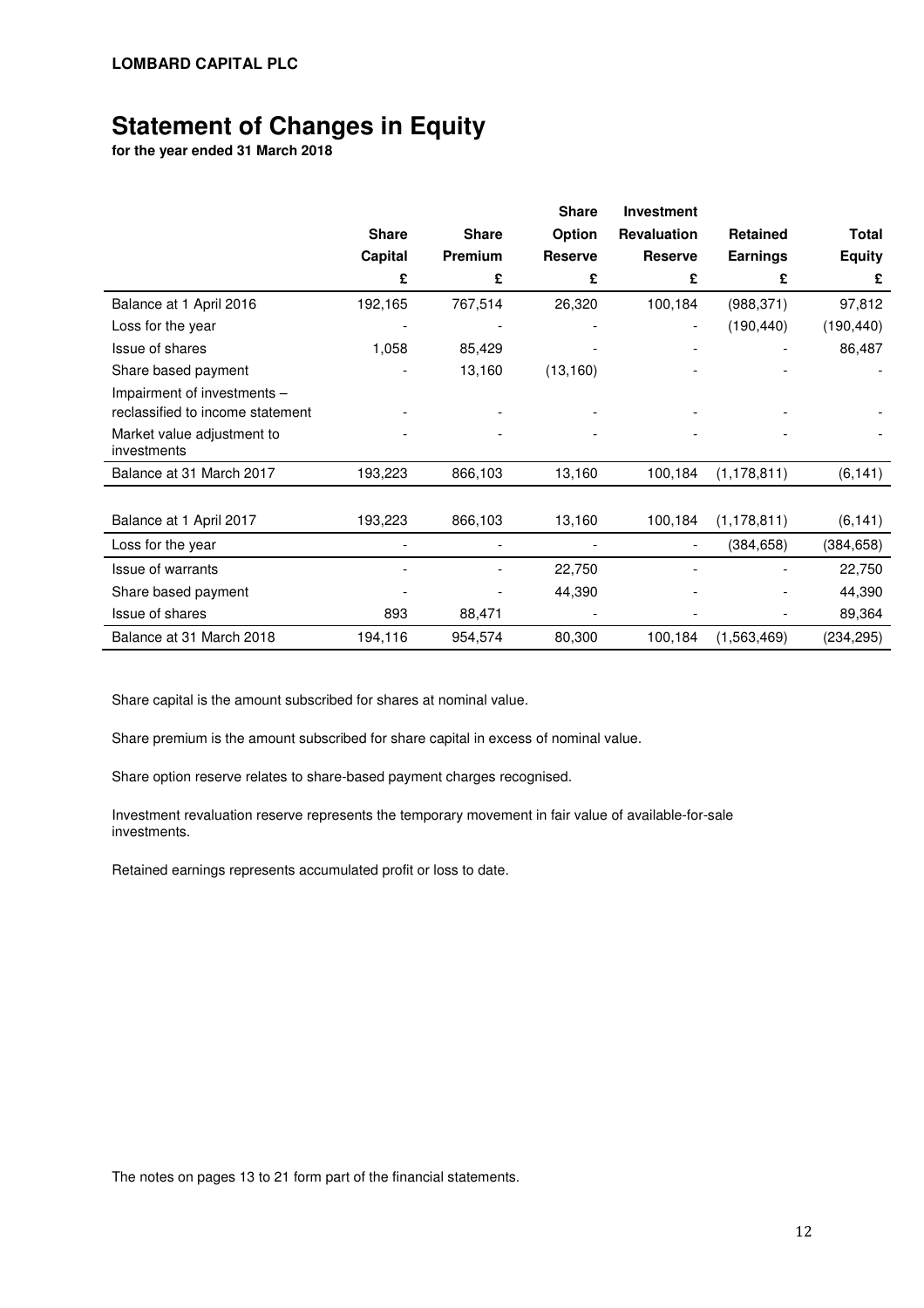**for the year ended 31 March 2018** 

#### **1 General information**

Lombard Capital Plc is a limited Company incorporated and domiciled in the United Kingdom. The registered office is 19 Goldington Road, Bedford, MK40 3JY.

#### **2 Principal accounting policies**

The principal Accounting Policies applied in the preparation of these Financial Statements are set out below. These policies have been consistently applied to all the periods presented, unless otherwise stated.

#### **Basis of preparation**

The financial statements of the Company have been prepared in accordance with International Financial Reporting Standards (IFRS), and IFRIC interpretations as adopted in the European Union and as applied in accordance with the provisions of the Companies Act 2006, and under the historical cost convention.

The preparation of financial statements in conformity with IFRSs requires the use of certain critical accounting estimates. It also requires management to exercise its judgement in the process of applying the Company's accounting policies. The areas involving a higher degree of judgement or complexity, or areas where assumption and estimates are significant to the Financial Statements, are disclosed later in these accounting policies.

The financial statements are presented in sterling  $(E)$ .

#### **Going concern**

During the period, the Company made a loss of £384,658 and at the year-end had current liabilities of £348,949. The cash balance at the year-end was £2,154, post year end the Company has generated £320,000 by the issue of loan notes, so at the time of signing of these accounts there are sufficient funds for the next 12 months and beyond.

The Chairman's statement has explained the current fundraising activities, therefore, the directors have formed the opinion that with the revenue streams from bond issuances, the eradication of debt and the inflow of funds from the conversion of warrants, the Company will secure adequate funds for the working capital requirements of the Company in the foreseeable future. Further, this will ensure that adequate arrangements will be in place to enable the settlement of their financial commitments as and when they fall due.

For this reason, the directors continue to adopt the going concern basis in preparing the financial statements. Whilst there are inherent uncertainties in relation to future events, and therefore no certainty over the outcome of the matters described, the directors consider that, based on financial projections and dependent on the success of their efforts to complete these activities, the Company will be a going concern for the next 12 months.

#### **Changes in accounting policy**

During the financial year, the Company has adopted the following new and amended IFRS and IFRIC interpretations that are mandatory for current financial year:

| Amendments to IAS 7                               | Disclosure Initiative                                          |
|---------------------------------------------------|----------------------------------------------------------------|
| Amendments to IAS 12                              | Recognition of Deferred Tax Assets for Unrealised Losses       |
| Annual Improvements to<br>IFRS standard 2014-2016 | Amendments to IFRS 12 Disclosure of Interest in Other Entities |

The impact of adopting the above amendments had no material impact on the financial statements of the Company.

The following standards, amendments and interpretations applicable to the Company are in issue but are not yet effective and have not been early adopted in these financial statements. They may result in consequential changes to the accounting policies and other note disclosures. We do not expect the impact of such changes on the financial statements to be material. These are outlined in the table below:

| IFRS 5<br>IFRS 7      | Non-current assets held for sale and discontinued operations<br>Financial instruments |
|-----------------------|---------------------------------------------------------------------------------------|
| IFRS 9                | Financial instruments                                                                 |
| IFRS 10<br>(amended)  | <b>Consolidated Financial Statements</b>                                              |
| IFRS 11<br>(amended)  | Joint Arrangements                                                                    |
| IFRS 12<br>(amended)  | Disclosure of Interests in Other Entities                                             |
| IFRS 14               | Regulatory deferral accounts                                                          |
| IFRS 15               | Revenue from Contracts with Customers                                                 |
| IFRS 16               | Leases                                                                                |
| IFRS 17               | Insurance Contracts                                                                   |
| IAS 1 (amended)       | Presentation of Items of Other Comprehensive Income                                   |
| IAS 16 & 41 (amended) | Property, Plant and Equipment                                                         |
| IAS 19                | Employee benefits                                                                     |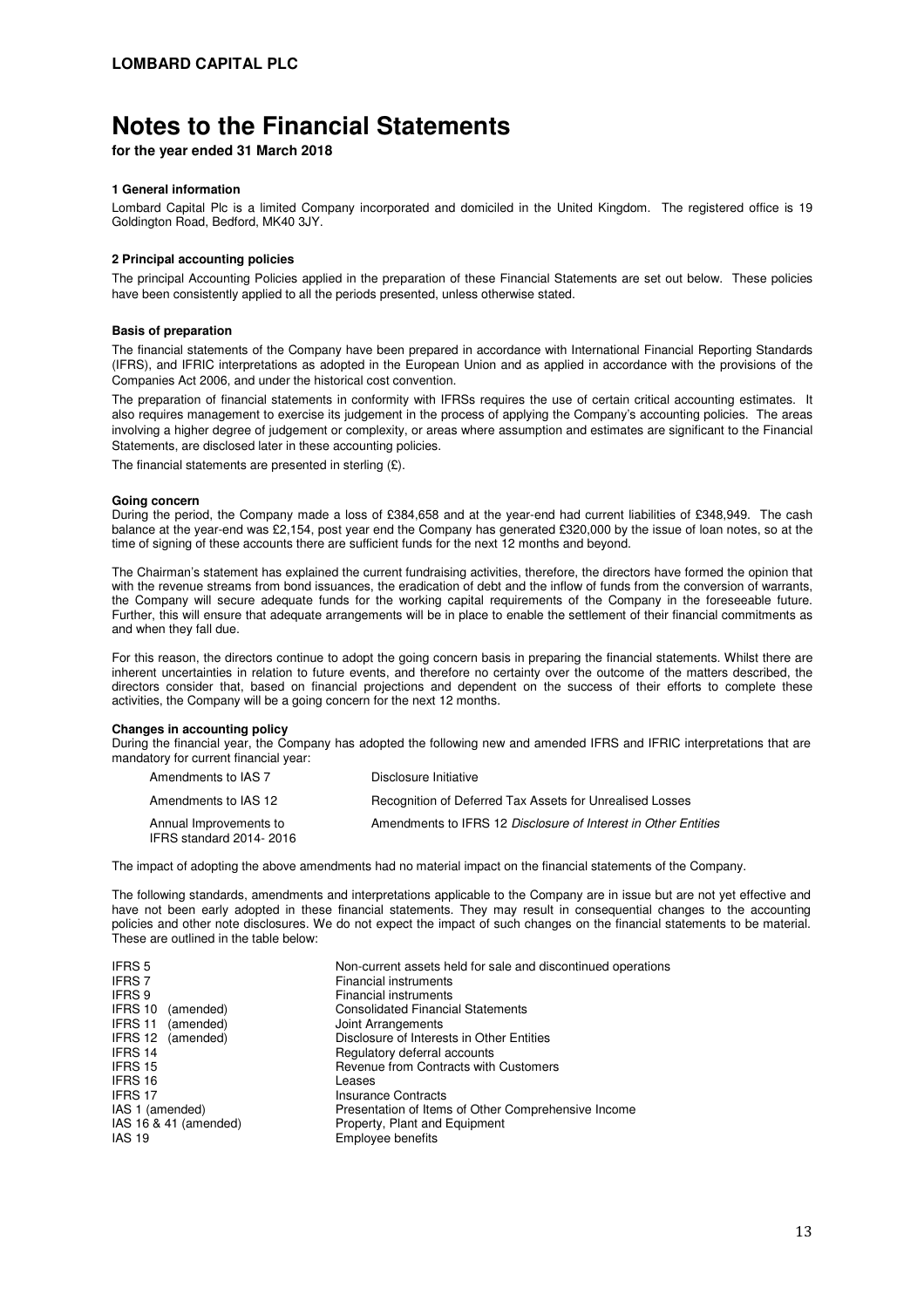**for the year ended 31 March 2018** 

**Changes in accounting policy continued**

IAS 27 (amended) Separate Financial Statements Investments in Associates and Joint Ventures<br>Intangible assets  $IAS16$  & 38 (amended)<br> $IAS34$ Interim financial reporting

In addition, there are certain requirements of Improvements to IFRSs which are not yet effective.

The directors anticipate that the adoption of these standards and interpretations in future periods will have no material impact on the financial statements of the Company.

#### **Key estimates and assumptions**

The Company makes estimates and assumptions concerning the future. The resulting accounting estimates will, by definition, seldom equal the related actual results.

The only estimates and assumptions that may cause material adjustment to the carrying value of assets and liabilities relate to the valuation of unquoted investments. These are valued in accordance with the techniques set out in the accounting policy for 'Available for sale investments' on page 15.

#### **Taxation**

The tax expense represents the sum of the tax currently payable and deferred tax.

Current tax is the tax currently payable based on taxable profit for the period. Taxable profit differs from net profit as reported in the income statement because it excludes items of income or expenses that are taxable or deductible in other years and it further excludes items that are never taxable or deductible. The Company's liability for current tax is calculated using tax rates that have been enacted or substantively enacted by the balance sheet date.

Deferred tax is the tax expected to be payable or recoverable on differences between the carrying amounts of assets and liabilities in the financial statements and the corresponding tax bases used in the computation of taxable profit, and is accounted for using the balance sheet liability method. Deferred tax liabilities are generally recognised for all taxable temporary differences and deferred tax assets are recognised to the extent that it is probable that taxable profits will be available against which deductible temporary differences can be utilised. Such assets and liabilities are not recognised if the temporary difference arises from the initial recognition of goodwill or from the initial recognition (other than in a business combination) of other assets and liabilities in a transaction that affects neither the taxable profit nor the accounting profit.

Deferred tax liabilities are recognised for taxable temporary differences arising on investments in subsidiaries and associates, and interest in joint ventures, except where the group is able to control the reversal of the temporary difference and it I probable that the temporary difference will not reverse in the foreseeable future.

The carrying amount of deferred tax assets is reviewed at each balance sheet date and reduced to the extent that it is no longer probable that the temporary difference will not reverse in the foreseeable future.

Current and deferred tax assets and liabilities are calculated at tax rates that are expected to apply to their respective period of realisation, provided they are enacted or substantively enacted at the balance sheet date. Changes in deferred tax assets or liabilities are recognised as a component of tax expense in the profit or loss income statement, except where they relate to items that are recognised in other comprehensive income in which case the related deferred tax is also charged or credited directly to equity.

#### **Segmental reporting**

A segment is a distinguishable component of the Company's activities from which it may earn revenues and incur expenses, whose operating results are regularly reviewed by the Company's chief operating decision maker to make decisions about the allocation of resources and assessment of performance and about which discrete financial information is available.

As the chief operating decision maker reviews financial information for and makes decisions about the Company's investment activities as a while, the directors have identified a single operating segment, that of developing secure bond investment.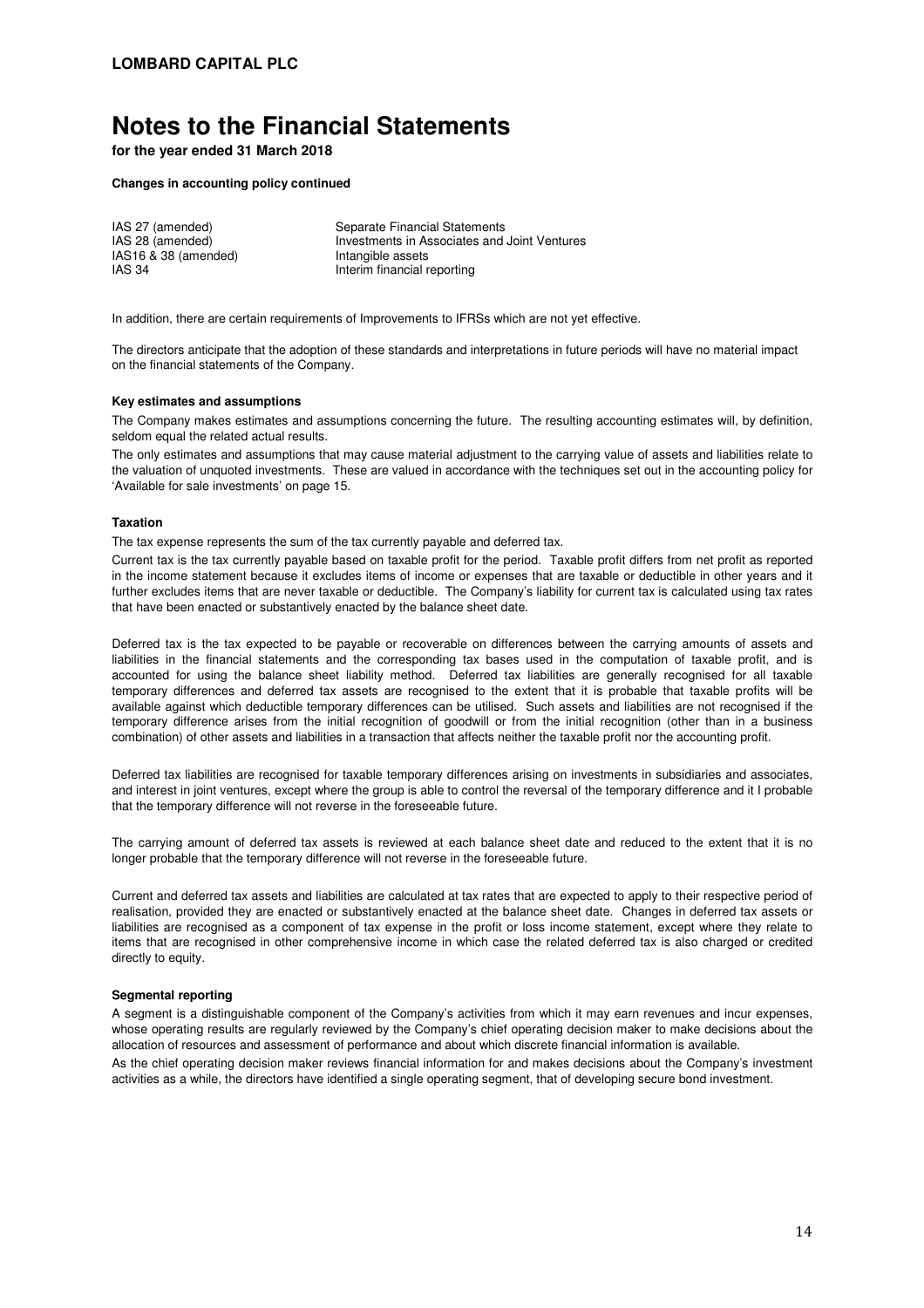**for the year ended 31 March 2018** 

#### **Financial assets**

The Company's financial assets comprise investments held for trading, associated undertakings, cash and cash equivalents and loans and receivables.

#### **Available for sale Investments**

Investments are initially measured at fair value plus incidental acquisition costs. Subsequently they are measured at fair value in accordance with IAS 39. In respect of quoted investments, this is either the bid price at the period end date of the last traded price or the last traded price, depending on the convention of the exchange on which the investment is quote, with no deduction for any estimated future selling cost. Unquoted investments are valued by the directors using primary valuation techniques such as recent transactions, last price and net asset value.

Investments are recognised as available-for-sale financial assets. Gains and losses on measurement are recognised in other comprehensive income except for impairment losses and foreign exchange gains and losses on monetary items denominated in a foreign currency, which are recognised directly in profit or loss. Where the investment is disposed of or is determined to be impaired the cumulative gain or loss previously recognised in other comprehensive income is reclassified to profit or loss.

The Company assesses at each period end date whether there is any objective evidence that a financial assets or group of financial assets classified as available-for-sale has been impaired. An impairment loss is recognised if there is objective evidence that an event or events since initial recognition of the asset have adversely affected the amount or timing of future cash flows from the asset. A significant or prolonged decline in the fair value of a security below its cost shall be considered in determining whether the asset is impaired.

When a decline in the fair value of a financial asset held as available-for-sale has been previously recognised in other comprehensive income and there is objective evidence that the asset is impaired, the cumulative loss is removed from other comprehensive income and recognised in profit or loss. The loss is measured as the difference between the cost of the financial asset and its current fair value less any previous impairment.

#### **Cash and cash equivalents**

Cash and cash equivalents comprise cash in hand and current and deposit balances deposits at banks, together with other short-term highly liquid investments that are readily convertible into known amounts of cash and which are subject to an insignificant risk of changes in value.

#### **Equity**

An equity instrument is any contract that evidences a residual interest in the assets of the Company after deducting all of its liabilities. Equity instruments issued by the Company are recorded at the proceeds received net of direct issue costs.

The share premium account represents premiums received on the initial issuing of the share capital. Any transaction costs associated with the issuing of shares are deducted from share premium, net of any related income tax benefits.

The investment revaluation reserve represents the difference between the purchase costs of the available-for-sale investments less any impairment charge and the market value of those investments at the accounting date.

Retained earnings include all current and prior period results as disclosed in the statement of comprehensive income.

#### **Financial liabilities**

Financial liabilities are recognised in the Company's balance sheet when the Company becomes a party to the contractual provisions of the instrument. All interest related charges are recognised as an expense in finance cost in the income statement using the effective interest rate method. The Company's financial liabilities comprise trade and other payables.

Trade payables are recognised initially at their fair value and subsequently measured at amortised cost less settlement payments.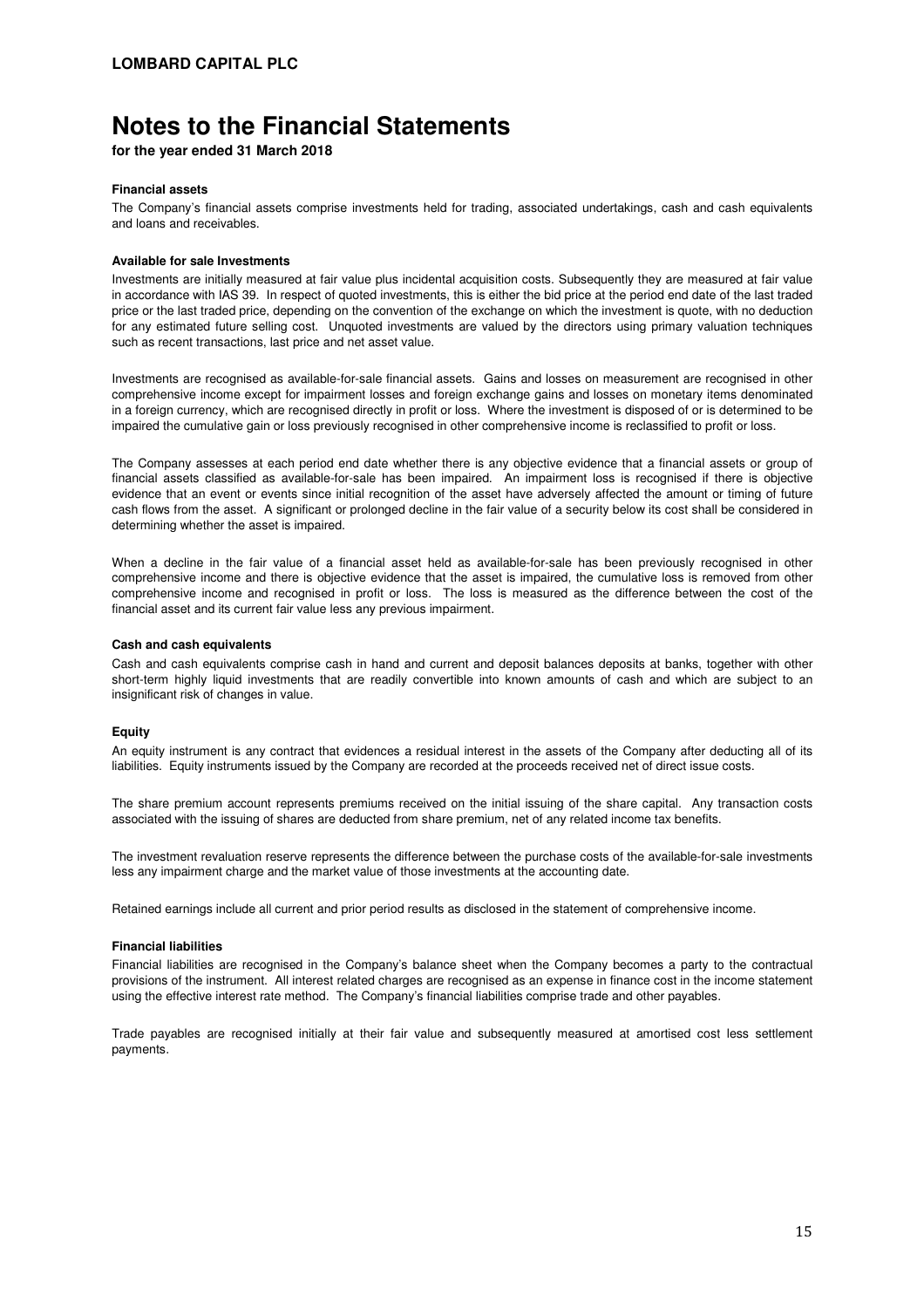**for the year ended 31 March 2018** 

### **3 Loss from operations**

Loss from operations is stated after charging:

|                                                 | 2018   | 2017   |
|-------------------------------------------------|--------|--------|
|                                                 |        |        |
| Auditors' remuneration for auditing of accounts | 14.400 | 20,400 |

#### **4 Directors remuneration**

The Company had no employees in the year under review, or the prior year. During the year there has been one executive director and one non-executive director.

|                                 | 2018   | 2017   |
|---------------------------------|--------|--------|
|                                 | No.    | No.    |
| Administration                  |        |        |
|                                 |        |        |
|                                 | 2018   | 2017   |
|                                 | £      | £      |
| Director's remuneration - fees: |        |        |
| N Brent Fitzpatrick             | 12,000 | 12,000 |
| David Grierson                  | 48,000 | 48,000 |
|                                 | 60,000 | 60,000 |

The highest paid director was not granted, nor did he exercise any share options during the year. The highest paid director did not receive any shares in respect of qualifying services under a long-term incentive scheme.

Warrants have been issued for services, to directors. Please refer to note 15.

#### **5 Taxation**

|                    | 2018                     | 2017 |
|--------------------|--------------------------|------|
|                    | c                        |      |
| UK corporation tax | $\blacksquare$           |      |
| Deferred tax       | $\blacksquare$           |      |
| Tax charge         | $\overline{\phantom{0}}$ |      |

#### Tax reconciliation

|                                           | 2018       | 2017       |
|-------------------------------------------|------------|------------|
|                                           | £          | £          |
| Loss before tax                           | (384, 658) | (190, 440) |
| Tax at 20% (2017: 20%) on loss before tax | (76, 932)  | (38,088)   |
| Effects of:                               |            |            |
| Add back disallowable expenses            | ۰          |            |
| Unrelieved losses carried forward         | 76,932     | 38,088     |
| Total tax (credit)/expense                |            |            |

The unutilised tax losses of the Company available for set off against future taxable profits are estimated to be £80,000 (2017: £740,000). The Company has not recognised a deferred tax asset in respect of these losses as there is insufficient evidence of future taxable profits.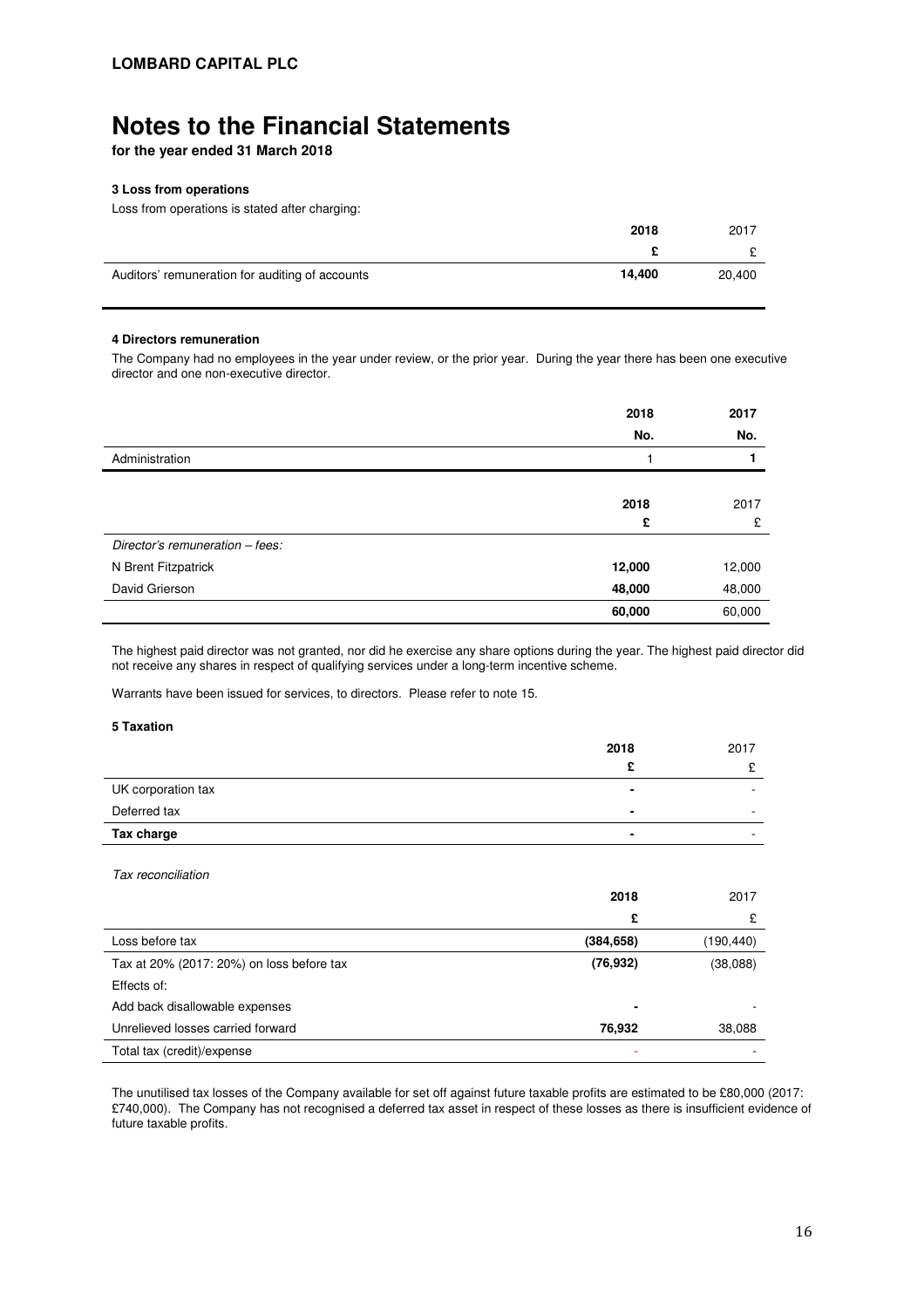**for the year ended 31 March 2018** 

#### **6 Earnings per share**

The basic and diluted earnings per share is calculated by dividing the loss attributable to owners of the Company by the weighted average number of ordinary shares in issue during the year.

|                                                                           | 2018       | 2017      |
|---------------------------------------------------------------------------|------------|-----------|
|                                                                           | £          | £         |
| Earnings                                                                  |            |           |
| Loss for the purposes of basic and fully diluted loss per share           | (384, 658) | (190,440) |
| Number of shares                                                          |            |           |
| Weighted average number of shares for calculating basic and fully diluted |            |           |
| earnings per share                                                        | 3,455,865  | 2,682,971 |
|                                                                           | 2018       | 2017      |
|                                                                           | Pence      | pence     |
| Earnings per share                                                        |            |           |
| Basic and fully diluted loss per share                                    | (11.1)     | (7.1)     |

In 2017 the Company issued up to £100,000 warrants, during the year the Company received notice from the holders of 75,000 warrants to convert them into 75,000 ordinary shares for a consideration of £7,500.

#### **7 Available for sale investments**

|                                                     | 2018    | 2017      |
|-----------------------------------------------------|---------|-----------|
|                                                     | £       | £         |
| Investments at cost less impairment brought forward | 112,500 | 135,810   |
| Cost of impairment – reclassified from reserves     |         |           |
| Cost of impairment – recognised in the year         |         |           |
| Investments at cost less impairment at year end     |         |           |
| Disposals                                           |         | (23, 310) |
| Market value adjustment                             |         |           |
| Market value of investments at year end             | 112,500 | 112,500   |
| Categorised as:                                     |         |           |
| Level 1                                             |         |           |
| Level <sub>2</sub>                                  |         |           |
| Level 3                                             | 112,500 | 112,500   |
|                                                     | 112,500 | 112,500   |

The table above sets out the fair value measurements using the IFRS7 fair value hierarchy. Categorisation within the hierarchy has been determined on the basis of the lowest level of input that is significant to the fair value measurement of the relevant asset as follows:

Level 1 - valued using quoted prices in active markets for identical assets.

Level 2 – valued by reference to valuation techniques using observable inputs other that quoted prices included within Level 1. Level 3 – valued by reference to valuation techniques using inputs that are not based on observable market data. The valuation techniques used by the Company are explained in the accounting policy note, 'available for sale investments'.

Level 3 financial assets

| Reconciliation of Level 3 fair value measurement of financial assets | 2018           | 2017     |
|----------------------------------------------------------------------|----------------|----------|
|                                                                      | £              | £        |
| Brought forward                                                      | 112,500        | 135,810  |
| Market value adjustment                                              | ٠              |          |
| Disposals                                                            | $\blacksquare$ | (23,310) |
| Impairment in the year                                               |                |          |
| Carried forward                                                      | 112,500        | 112,500  |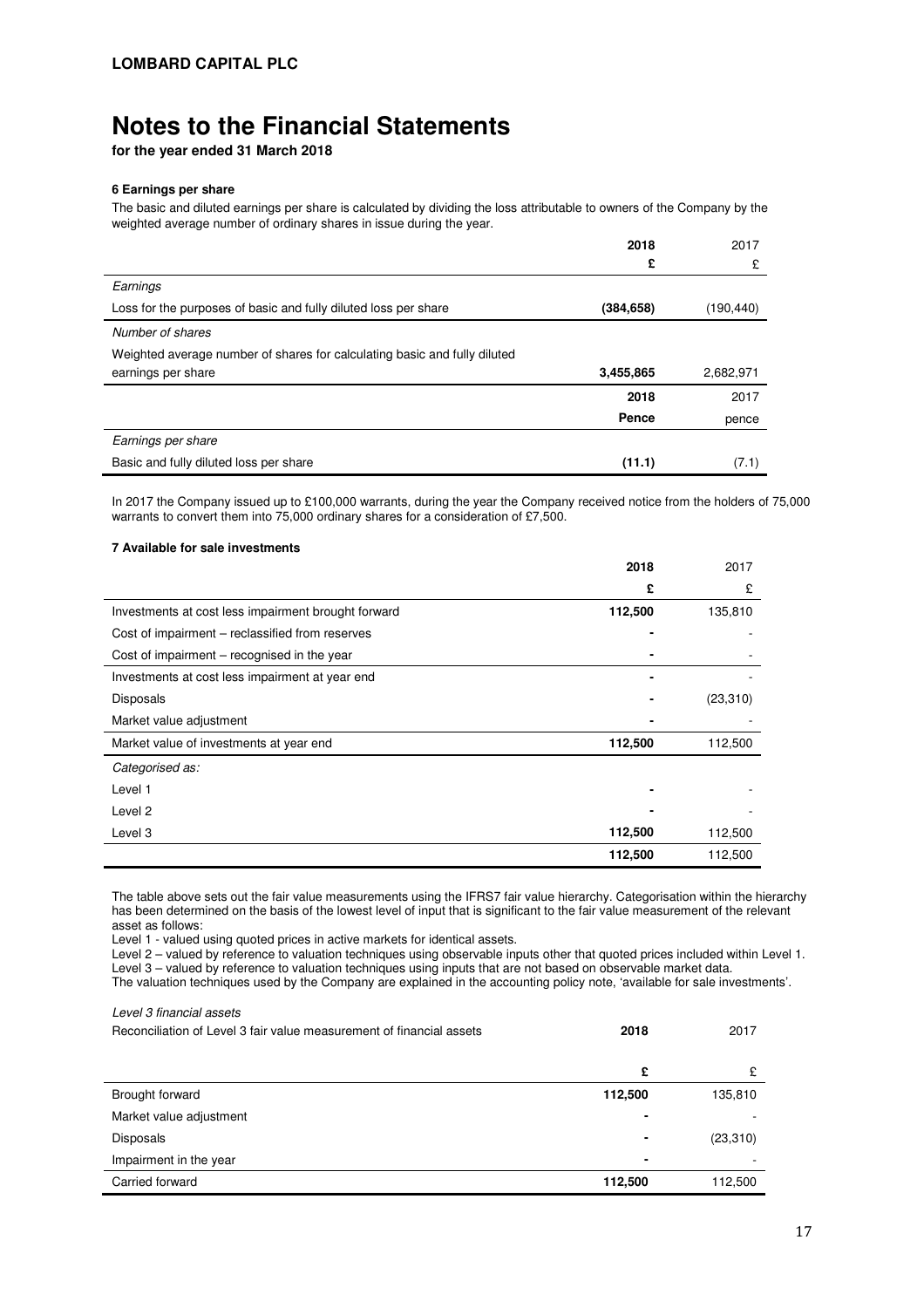**for the year ended 31 March 2018** 

#### **7 Available for sale investments continued**

Level 3 valuation techniques used by the Company are explained on page 15.

The value of £112,500 relates to shares held in Prego International Limited which have been placed on the JP Jenkins matched-bargain platform and the valuation is based on the indicative price, which is based on buy and sell limits from brokers.

#### **8 Trade and other receivables**

|             | 2018           | 2017  |
|-------------|----------------|-------|
|             |                |       |
| Prepayments | $\blacksquare$ | 7,800 |
|             | $\blacksquare$ | 7,800 |

The fair value of trade and other receivables is considered by the directors not to be materially different to the carrying amounts.

#### **9 Cash and cash equivalent**

|               | 2018  | 2017 |
|---------------|-------|------|
|               |       | -    |
| Cash at banks | 2,154 | 622  |
|               | 2,154 | 622  |

#### **10 Trade and other payables**

|                                 | 2018    | 2017    |
|---------------------------------|---------|---------|
|                                 | £       | £       |
| Trade payables                  | 31,468  | 36,439  |
| Other taxes and social security | 1,383   |         |
| Unsecured loans                 | 152,250 |         |
| Accrued charges                 | 163,848 | 90,624  |
|                                 | 348,949 | 127,063 |

The fair value of trade and other payables is considered by the directors not to be materially different to the carrying amounts.

#### **11 Share capital**

|                                          | 2018    | 2017    |
|------------------------------------------|---------|---------|
|                                          | £       | £       |
| Authorised capital                       |         |         |
| 500,000,000 ordinary shares of 0.1p each | 500,000 | 500,000 |
| 2,000,000 redeemable shares of 1p each   | 20,000  | 20,000  |
|                                          | 520,000 | 520,000 |
| Issued and fully paid                    |         |         |
| 4,219,157 new ordinary shares of 0.1p    | 4,219   | 3,326   |
| 1,918,150 deferred shares of 9.9p        | 189,897 | 189,897 |
|                                          | 194,116 | 193,223 |

The ordinary shares have attached to them full voting, dividend and capital distribution (including on winding up) rights; they do not confer any rights of redemption.

During the year the Company received notice from the holders of 75,000 warrants to convert them into 75,000 ordinary shares for a consideration of £7,500.

During the year the Company allotted 818,643 ordinary shares for a consideration of £14,436.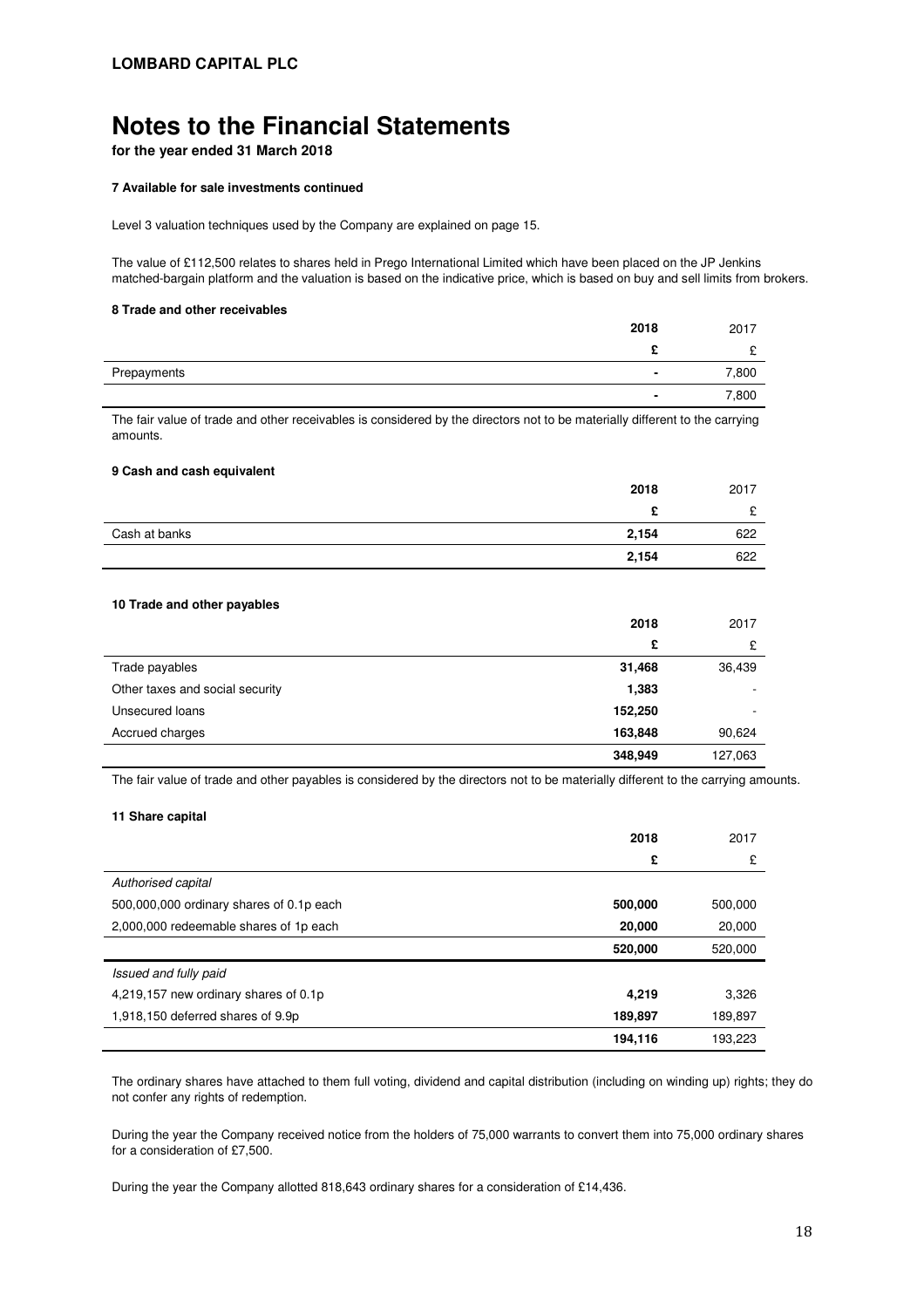**for the year ended 31 March 2018** 

#### **12 Investment revaluation reserve**

|                                               | 2018                     | 2017    |
|-----------------------------------------------|--------------------------|---------|
|                                               | £                        |         |
| Balance brought forward                       | 100,184                  | 100,184 |
| Market value adjustment in year               |                          |         |
| Impairment – reclassified to income statement | $\overline{\phantom{0}}$ |         |
| Balance carried forward                       | 100,184                  | 100.184 |

#### **13 Risk management objectives and policies**

The Company is exposed to a variety of financial risks which result from both its operating and investing activities. The Company's risk management is coordinated by the board of directors, and focuses on actively securing the Company's short to medium term cash flows by minimising the exposure to financial markets.

#### Capital risk management

The Company's objectives when managing capital are:

- to safeguard the Company's ability to continue as a going concern, so that it can improve returns and benefits for shareholders
- to support the Company's growth: and
- to provide capital for the purpose of strengthening the Company's risk management capability.

The Company actively and regularly reviews and manages the capital structure to ensure an optimal capital structure and equity holder returns, taking into consideration the future capital requirements of the Company and capital efficiency, prevailing and projected profitability, projected operating cash flows, projected capital expenditures and projected strategic investment opportunities. Management regards total equity as capital and reserves, for capital management purposes. There have been no changes in this since the previous reporting date.

#### Credit risk

The Company's financial instruments, that are subject to credit risk, are cash and cash equivalents. The credit risk for cash and cash equivalents is considered negligible since the counterparties are reputable financial institutions.

The Company's maximum exposure to credit risk is £2,154 (2017: £622) comprising cash and cash equivalents.

#### Liquidity risk

Liquidity risk is managed by means of ensuring sufficient cash and cash equivalents are held to meet the Company's payment obligations arising from administrative expenses. The cash and cash equivalents are invested such that the maximum available interest rate is achieved with minimal risk.

Financial assets comprise, cash of £2,154 and are available in demand. Financial liabilities comprise trade payables of £31,468 which are all payable within 3 months.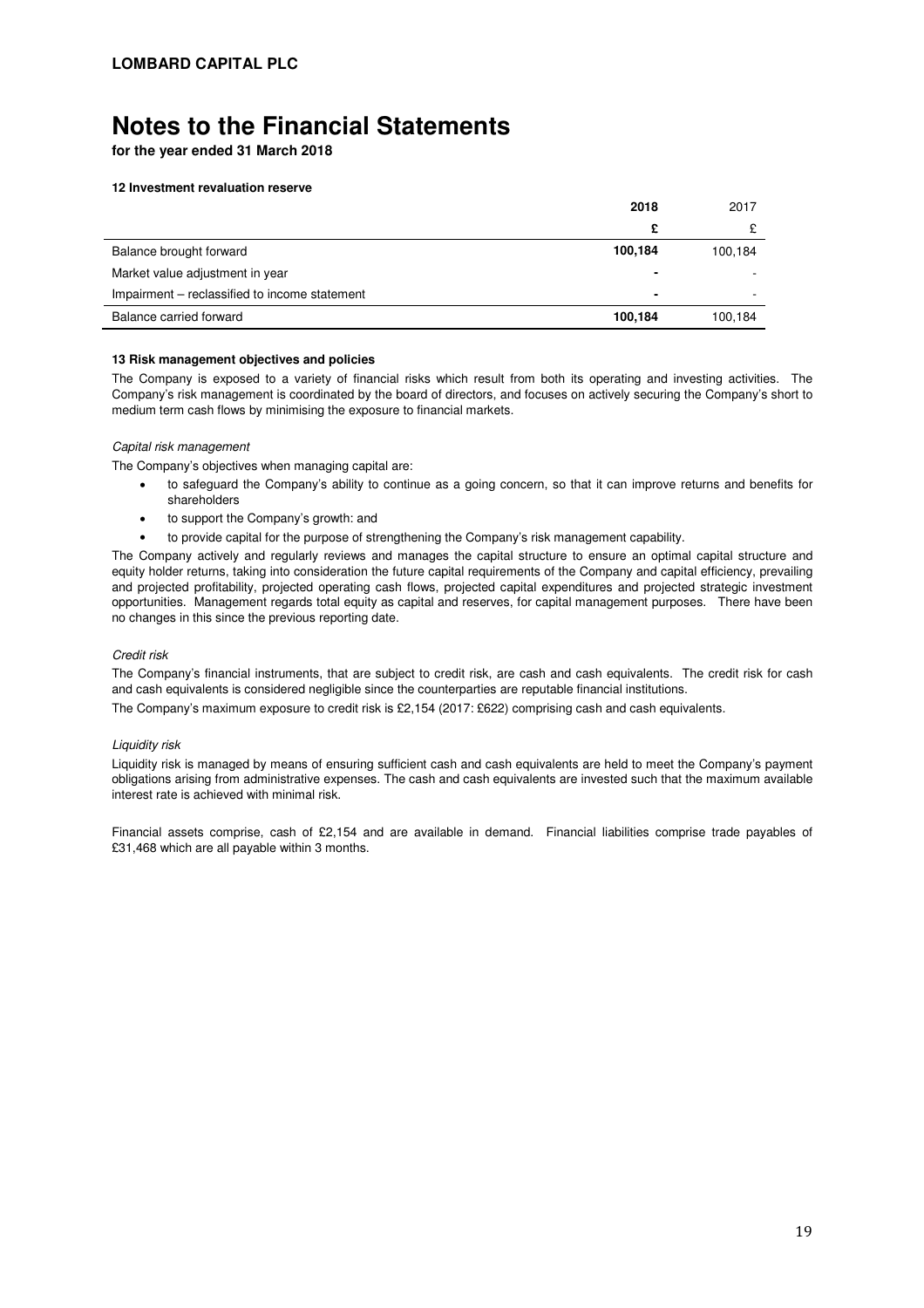**for the year ended 31 March 2018** 

#### **13 Risk management objectives and policies continued**

#### Market price risk

The Company's exposure to market price risk mainly arises from potential movements in the fair value of its investments. The Company manages this price risk within its long-term investment strategy to manage a diversified exposure to the market. If each of the Company's equity investments were to experience a rise of fall of 10% in their fair value, this would result in the Company's net asset value increasing or decreasing by £11,250 (2017: £11,250).

#### Financial assets by category

The IAS 39 categories of financial assets included in the balance sheet and the headings in which they are included are as follows:

|                                | 2018    | 2017    |
|--------------------------------|---------|---------|
|                                | £       | ₽       |
| Financial assets:              |         |         |
| Available for sale investments | 112,500 | 112,500 |
| Cash and cash equivalents      | 2,154   | 622     |
|                                | 114,654 | 113,122 |

Financial liabilities by category

The IAS 39 categories of financial liability included in the balance sheet and the headings in which they are included are as follows:

|                                          | 2018   | 2017   |
|------------------------------------------|--------|--------|
|                                          | £      | c      |
| Financial liabilities at amortised cost: |        |        |
| Trade and other payables                 | 31,468 | 36,439 |
|                                          | 31,468 | 36,439 |

#### **14 Share-based payments**

l,

The amount of remuneration expense in respect of the share options granted amounts to £44,390 (period ended 31 March 2017: nil).

The options for 350,000 shares held by D W Grierson have not been exercised and remain outstanding at the reporting date.